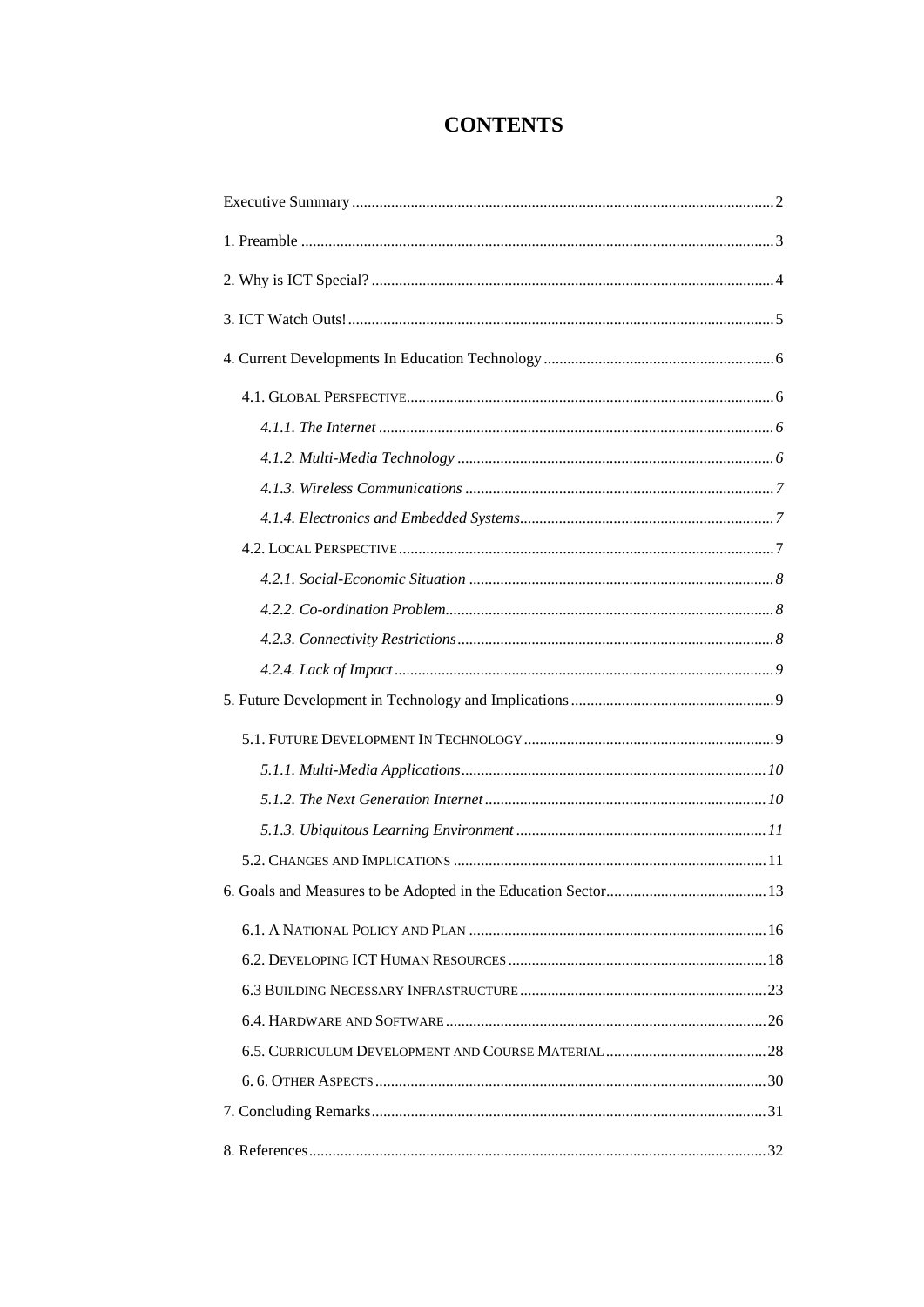### **Executive Summary**

The importance of education technology in the process of transforming the education to cater to the needs of the  $21<sup>st</sup>$  century is undoubted. Sri Lank is yet to harness the benefits of education technology to shape up its education system to face the new challenges in the education sector in the new millennium. It is clear that major part of the education technology is based upon the developments in Information and Communication technology.

ICT is not without its own merits and demerits. In particular, relatively short life-span of most hardware and software and rapidly evolving communication technologies have made decision making on ICT investment quite challenging.

There are several aspects of ICT such as the Internet, multimedia technology, wireless communication, electronics and embedded systems that have greatly influenced education technology. However, in Sri Lanka, due to its poor socio-economic situation, shortcomings of co-ordination, lack of connectivity and failure to make an impact by the developments in this area so far have made the incorporation of education technology to progress at snail pace.

The process of transforming a conventional education system to technology enhanced education system, could be looked at as taking place through three main phases.

The first phase, Limited Technology Phase, is characterized by the using of audio-visual equipment such as audio cassette recorder, VCRs, TVs, VCDs etc., low speed dial-up connections, digital content on CDs, very high student to computer ratio, no or very limited usage of computers in school administration, very limited number of teachers with necessary skills to work in computerized environments, etc.

In the second phase, Moderate Technology Phase usage of more sophisticated equipment such as multi-media projectors, higher speed links, maintaining of relatively low student to computer ratio, computerized school administration to moderate extent, a reasonable number of teachers with necessary skills to work in computerized environments, etc. would be visible.

The final phase, Complete Technology Phase, would enable anytime anywhere learning model. Learning would be a process student-pull rather than teacher-push.

Sri Lanka is yet to go through the initial phase. It requires a lot of efforts to push the education system through the first phase itself. However with a clear plan, dedicated workforce and necessary funding it would be possible to push the system through first phase and the secondary education through the second phase with in ten years. Therefore it is set as the goal for next ten years and necessary recommendations to achieve these goals are addressed here.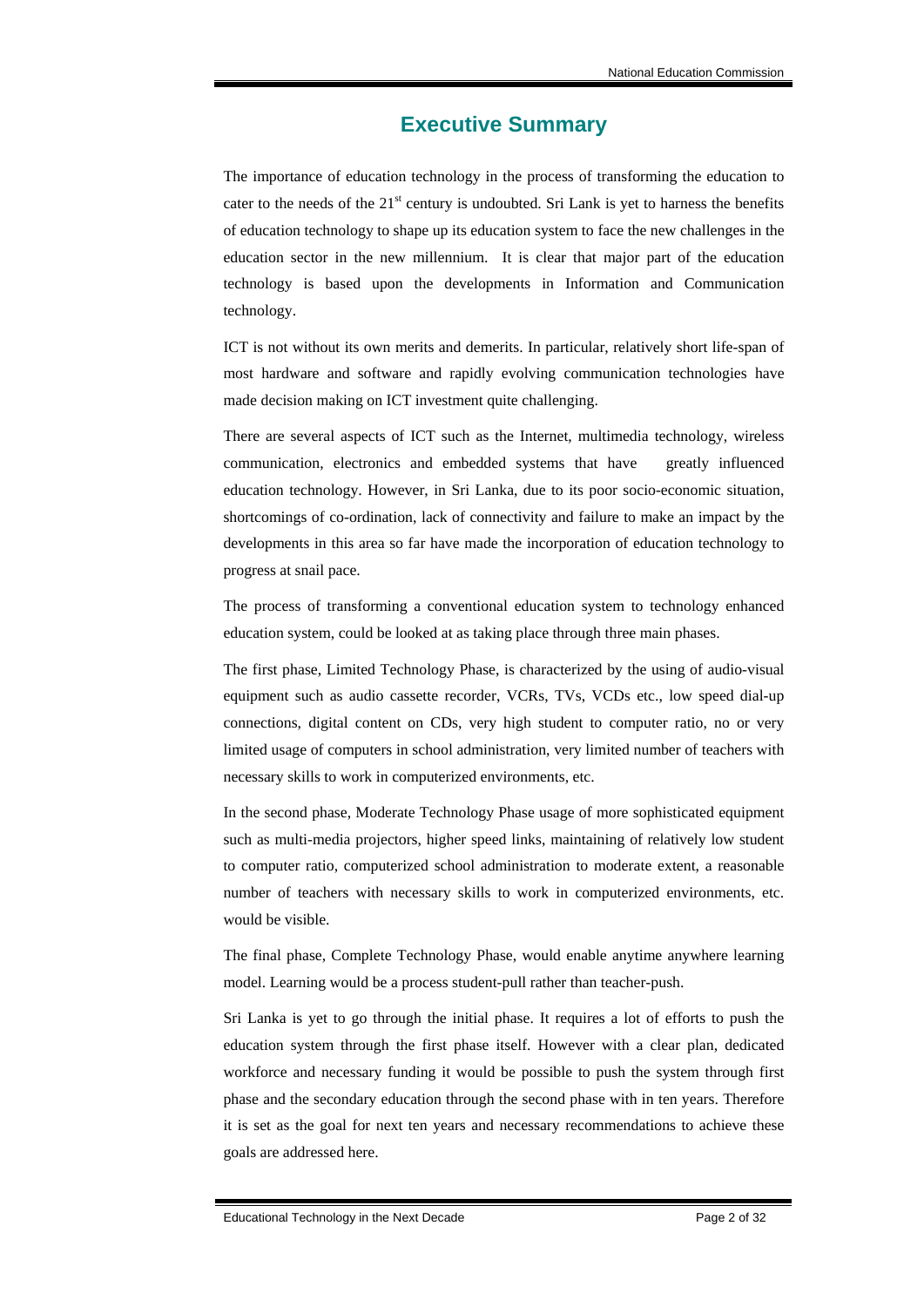### **1. Preamble**

**E**ver rising population and the ballooning reliance on knowledge in the society has increased the importance of education and with them the student population. The need to scale the education to cater to these rising demands has posed, to our education system, a great challenge that has been made further difficult by the exponentially growing volume of knowledge. As the traditional classroom approach is becoming less fit to face this challenge, the need to look for alternatives has begun to rise rapidly. This has made educationists world over to turn to modern technologies to develop suitable alternatives. Among the variety of alternatives emerged, enhancing educational environments through the introduction of technology, especially Information and Communication Technology (ICT), has caught the attention the most.

The Technology has tremendous potential to transform education. Nevertheless there had been occasions in the past where "educational transformation" hype emerged around certain technologies has failed to deliver any significant results other than excitement among educationists. For instance, the printing press has succeeded while motion pictures and radio have failed to deliver expected results in transforming education:

*"I believe that the motion picture is destined to revolutionize our educational system and that in a few years it will supplant largely, if not entirely, the use of textbooks." (Thomas Edison, 1913).* 

*"Radio may come as a vibrant and challenging textbook of the air". (Benjamin Darrow, 1932, Founder and first director of the Ohio School of the Air).* 

The purpose of this document is to discuss the educational technologies for the next decade. The role of technology in shaping educational technologies is very significant. As it is reasoned out below, ICT stands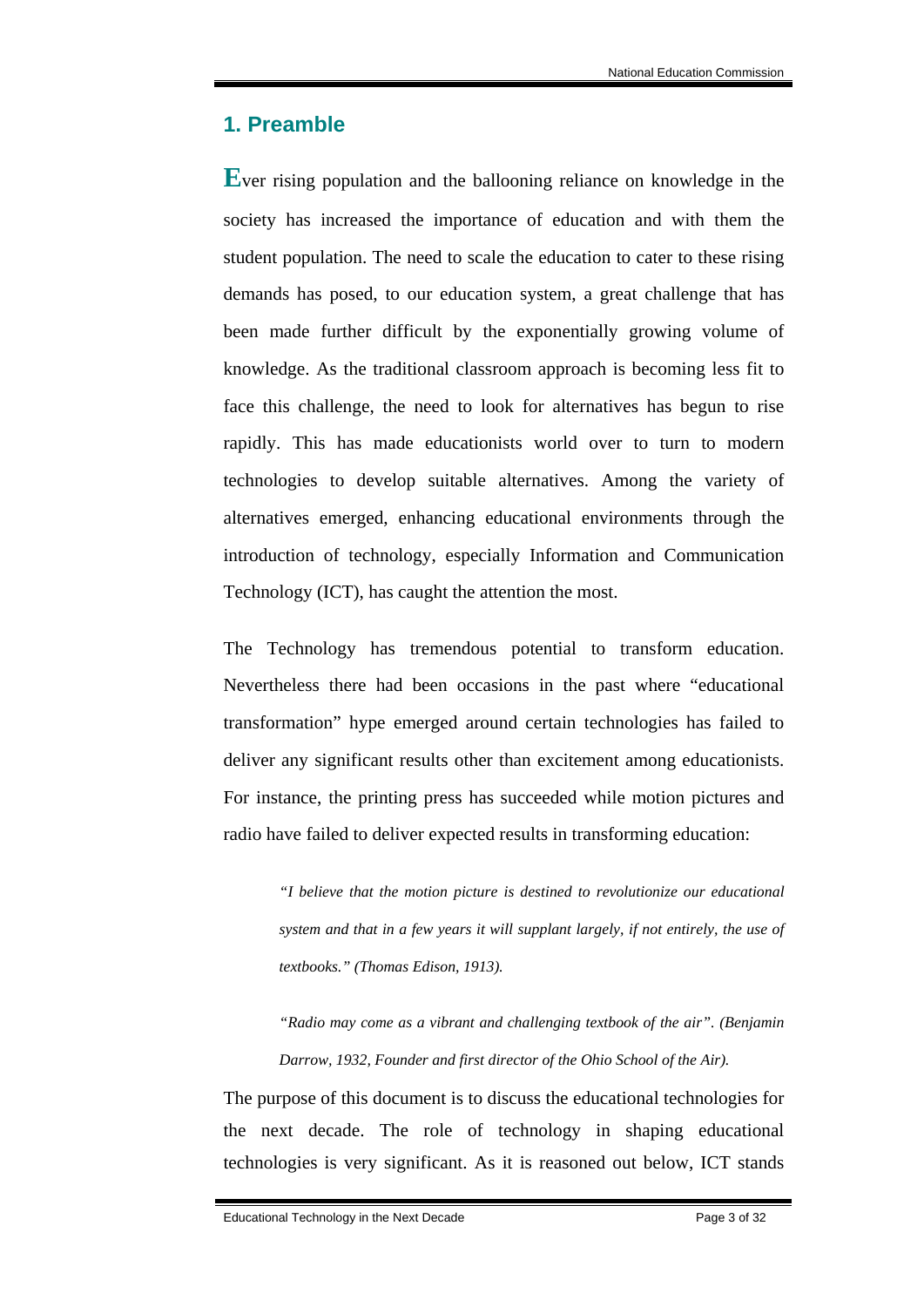out as the key technology that could significantly contribute to the development of educational technologies. Therefore in this report the roles of ICT in education from global and local perspectives are looked into. Furthermore, future trends in a technology enhanced educational environments (TEEE) are explored. Finally recommendations for the establishment of a TEEE in Sri Lanka to face educational challenges of the next decade successfully are proposed by identifying appropriate technologies and methodologies.

### **2. Why is ICT Special?**

In education information is manipulated and exchanged to create and use knowledge. As such, there isn't any modern technology comparable to information and communication technology (ICT) that has tremendous implications on education. In fact ICT has enabled undreamed possibilities for interactions between students, schools, teachers and parents over any distance. As a result ICT has become one of the most attractive and potential technologies that could be used to transform education today.

In such background, Sri Lanka too needs to reassess and revamp its strategies for the development of education sector. In such exercise, ICT becomes an effective tool due to the following reasons:

- (i). Information and communications become one of the main resources and the vehicle of delivery respectively in the process education. Therefore developments taking place in ICT at breakneck speed based have started to revolutionize the way the education system works.
- (ii). The increased value of time that requires shortening the development cycle of educational products.
- (iii). Assistance of ICT is vital to maintain the competitiveness of the education system in global arena. Moreover possessing skills and competencies to work with ICT is essential to become productive in modern knowledge based societies. Possessing the same skills is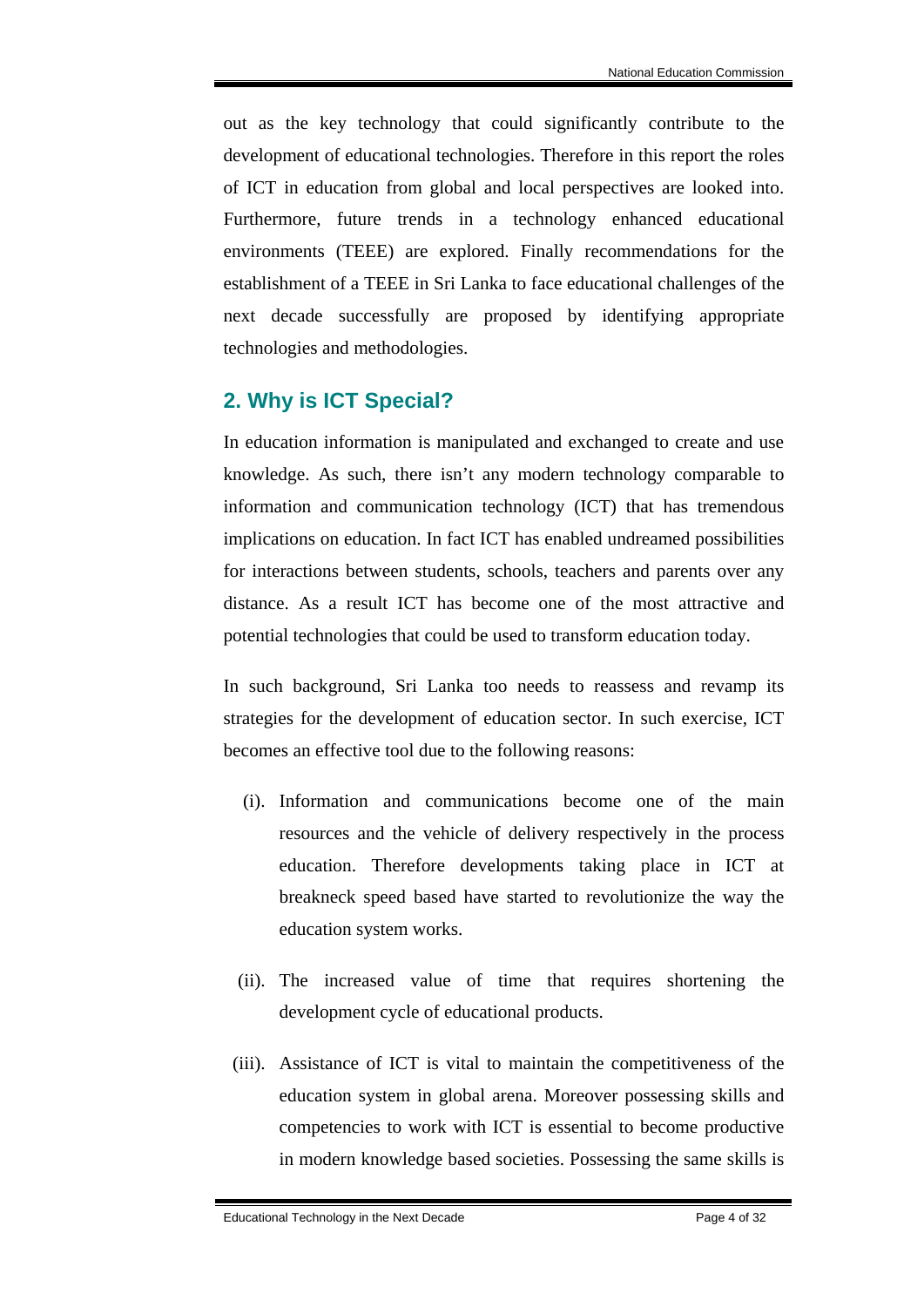inevitable for our graduates to compete in the national and international job markets too.

- (iv). With ever tightening budgetary situations, education too has to operate in an environment of increased demands for doing more with less. ICT tools, if used productively, could help to bring the cost down and push the quality up.
- (v). Technology, especially ICT, continues to introduce rapid and major change in organizations all over. Education system too should be prepared to accommodate such changes to remain competitive.
- (vi). ICT is capable of mimicking the effects of other technologies of importance in pedagogical environments

### **3. ICT Watch Outs!**

Recognizing appropriate technologies for the development of educational technology is community/country dependent. This is so because in assessing the appropriateness of a technology for educational activities, one has to take into consideration the socio-economic status, pressing national needs, long and short term development strategies, etc. of the country. Specially economical and technological status of a country will be key-determining factors of the country's capabilities to use various technologies for the enhancement of educational activities successfully.

*There won't be schools in the future…. I think the computer will blow up the school. … but this will happen only in communities of children who have access to computers on a sufficient scale." (Seymour Papert, MIT, "Trying to Predict the Future", Popular Computing, October 1984)*

The highlighted component of Papert's assertion has a great significance to us. It has indicated his concerns about the availability of facilities for learners of different communities to access ICT facilities with equal opportunity. Even today, nearly after two decades, the same concern remains valid due to ever widening economic disparity among developed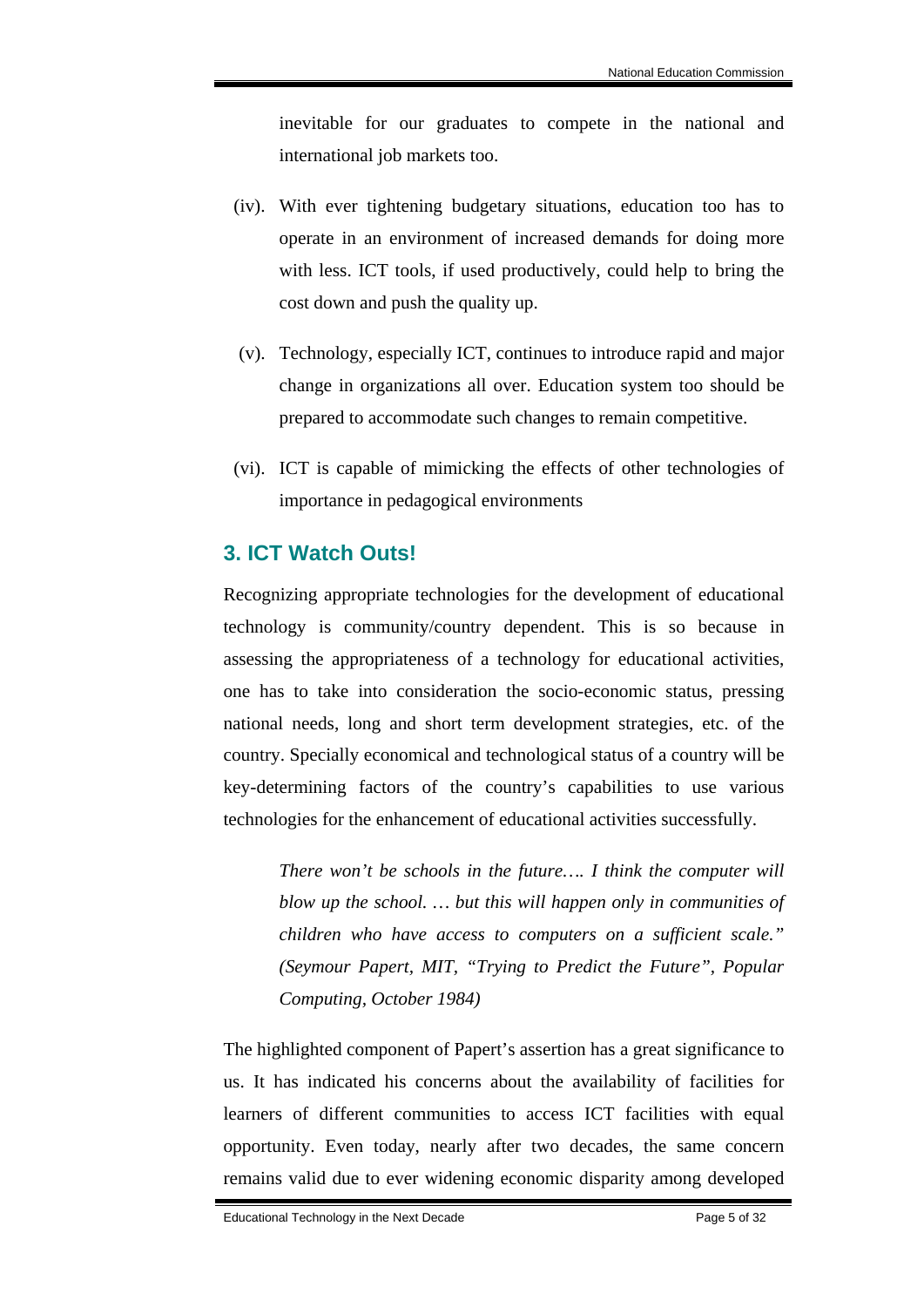and developing nations. The so-called digital divide is also an outcome of this disparity.

Aforementioned discussion highlights the importance of including all significant parameters into the equation of decision-making. This requires our readiness to clearly recognize our needs and capabilities and then to identify and adopt technologies to match them.

## **4. Current Developments in Education Technology**

### *4.1. Global Perspective*

Several trends in ICT have contributed to the current developments in educational technologies world over with varying degree of success. Among many, technologies such as the Internet, Multi-media technology, wireless communications and electronic and software built together: embedded systems are at the forefront in this respect. The following is a brief summary of their potential contributions to enhance the educational activities

### **4.1.1. The Internet**

The role of the Internet in education is numerous. It could be a source of information, converter of computers to teaching/learning machines, very effective means of communication, helper to teachers and students, tool for distance learning, etc. However its effectiveness heavily depends upon its degree of penetration into schools and the availability of appropriate content and resources.

### **4.1.2. Multi-Media Technology**

Developments in speech processing and synthesis technology have made interactions between computers and users simpler and natural. Video, animation, text, and graphics are all available to simulate real life phenomena with close resemblance in computers. The digital media technology has made storage compact enough for many applications. It has enabled to embark on new applications that were earlier unthinkable due to then prohibitively large volume of data involved with them. Digital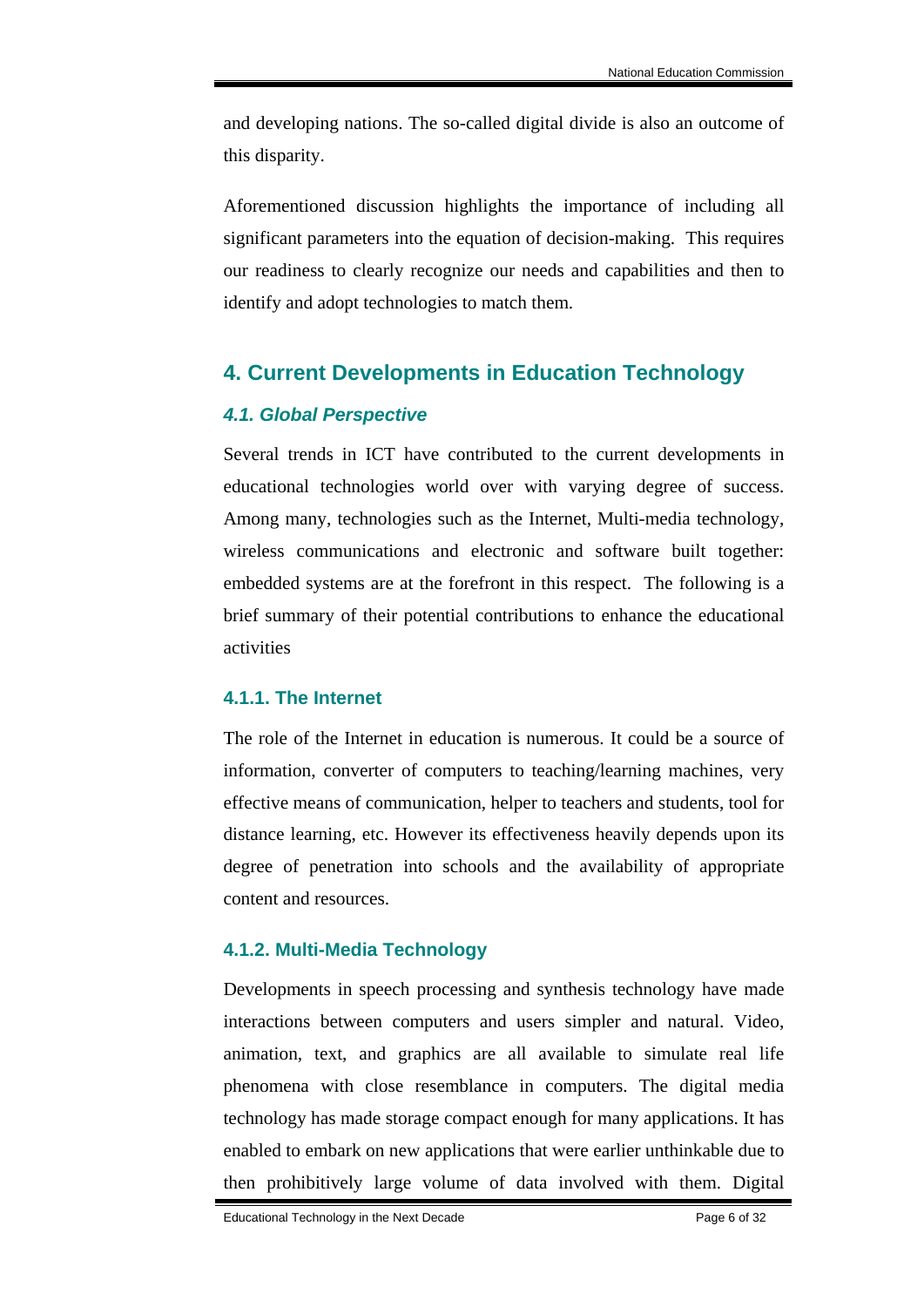cameras are revolutionizing visual experiences in all sectors. As a result new avenues have been opened up to use computers in education effectively.

#### **4.1.3. Wireless Communications**

Wireless LANs present a number of interesting new teaching possibilities because they allow computers to be used wherever required. For instance wireless cart, a rolling cabinet with twenty or so portable computers and a wireless bridge, enable to convert every classroom to a computer laboratory as and when required. The advantages of wireless carts are both pedagogic and economic. The computers can be used wherever it is most suitable - in a classroom, laboratory, seminar room or even outdoors. This means that computers can be incorporated into education rather than education fitting around computers.

### **4.1.4. Electronics and Embedded Systems**

The Moor's law has remained valid for almost after four decades. This indicates that the cost/performance index of hardware is going to come down rapidly for a foreseeable future too. Devices such as notebook computers and personal digital assistances (PDAs) packed with computing power provide the right platform for ubiquitous computing to open up many new possibilities for education. Embedded systems technology has enabled manufacturers to create a devices loaded with software intelligent enough to talk, to turn itself on/off, to record information about a student, to remember what a child has done.

### *4.2. Local Perspective*

Unfortunately, Sri Lanka has a poor record on introducing technology in educational environments systematically. Mostly due to economic reasons, ICT too has made a very restricted way into the Sri Lankan society. Furthermore failure to place right emphasize, during planning, on the importance of TEEE to cope with pedagogical needs of the country in the  $21<sup>st</sup>$  century too is another significant reason for this.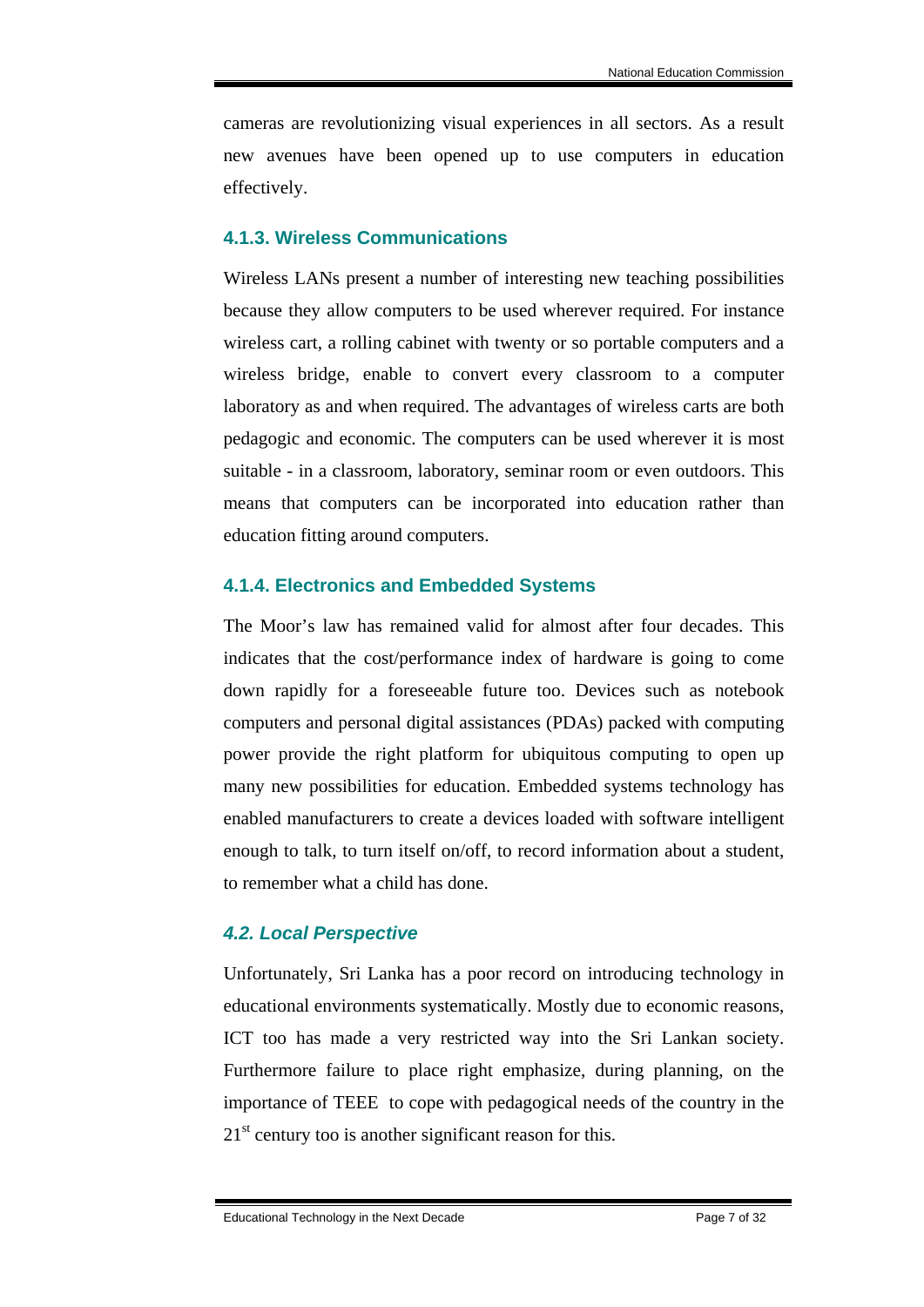### **4.2.1. Social-Economic Situation**

Our society has been relying heavily on state sponsored education system and has a significant percentage of the population receiving education up to year 11 level<sup>[1]</sup>. However with the economy that has been ravaged by two decades long ethnic conflict, Sri Lanka has to put a valiant effort to maintain the free education system with tighten belts. As such there was hardly any room for governments past two decades to seriously concentrate on quality improvement of our education system. As a result penetration of technology into education has been seriously restricted. All remedial actions taken to match the education with contemporary needs of the society and the economy of the country were in the form of cost cutting rather than modernizing.

### **4.2.2. Co-ordination Problem**

There are a few stakeholders whose direct involvement has a great significance for the creation of ICT enhanced educational system. Ministries of Education, Tertiary Education and Science and Technology, Telecommunication Operators, Internet Service Providers, Telecom Regulatory Commission, Hardware Vendors, Software Industry, National Education Commission, National Institute of Education, University Grants Commission (UGC) and Universities are main stakeholders. The coordination among these institutes is vital for the success of any serious attempt to achieve aforesaid goal. Unfortunately, except the attempt made in the past: a few years ago; by then ministry of Information Technology Development along these lines, no major coordinated effort has been put to address this issue.

### **4.2.3. Connectivity Restrictions**

For universities, a network called LEARN has been in operation for several years now. However full set of services of LEARN is yet to be extended to all universities. The Ministry of Education started development of its ICT infrastructure a couple of years ago with the assistance of the World Bank funding. However such infrastructure is yet to reach provinces, zones and schools. One of the most serious challenges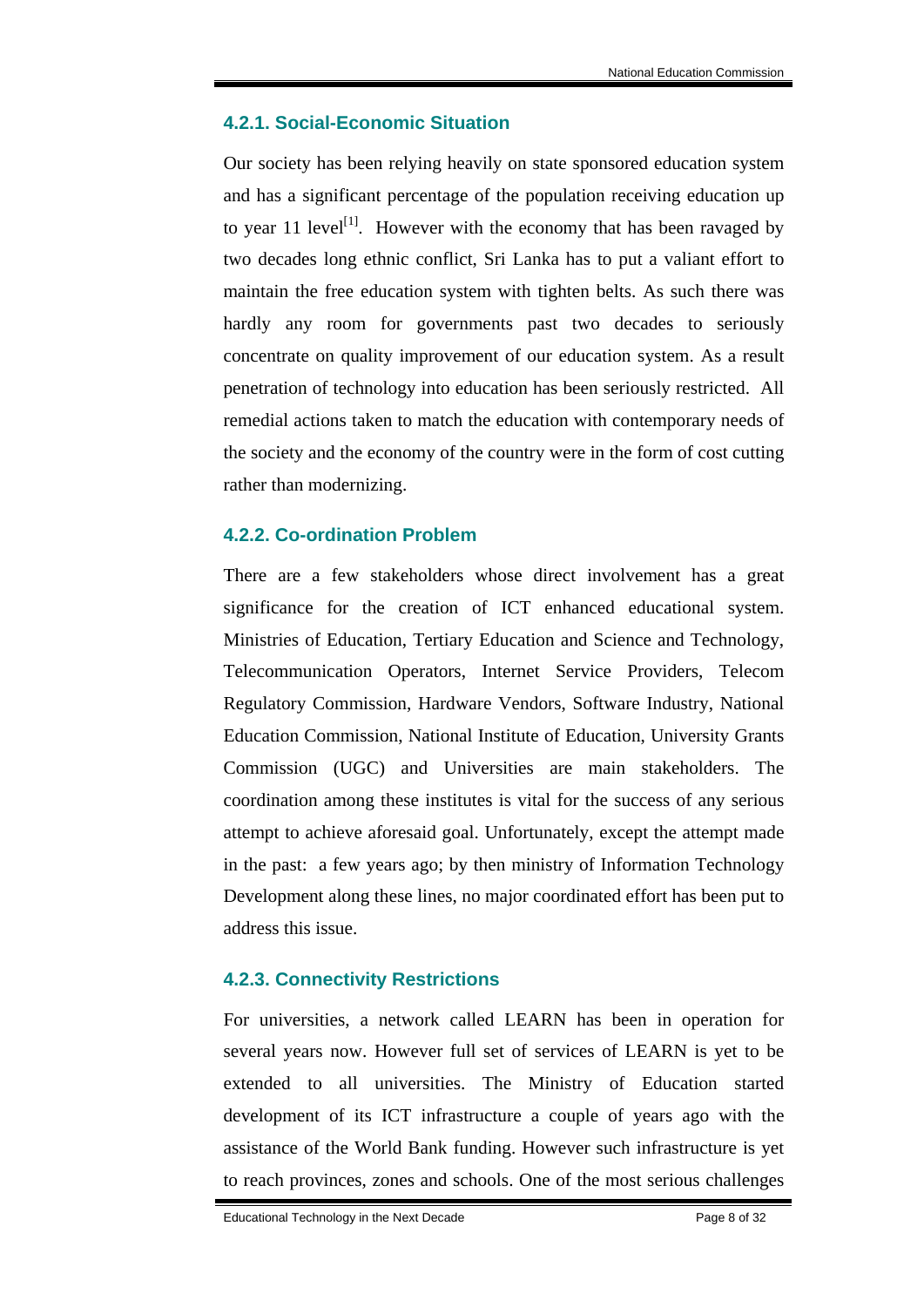in this respect is addressing the issue of wide area connectivity that has to be dealt with Telecom operator, ISPs and Telecom Regulatory Commission. Lack of infrastructure and unaffordable cost are key factors for the delay in reaching modern communication service to a majority of the country.

#### **4.2.4. Lack of Impact**

Sri Lanka is already experiencing a significant delay in introducing ICT related developments effectively into education. The mix-up between the objectives of ICT for education and ICT education has also become a barrier in achieving fruitful results in the past. The practice of dumping high-end computers to educational institutes without assessing real ICT needs has so far failed to produce results that can match investments. The reality is that no reasonable impact assessment has been done since the first computer was introduced into our education system. Furthermore relatively short life span of computer hardware, lack of focus on our actual needs and inadequate attention paid to the importance of necessary human resources have also contributed with varying degree to the ICT's failure to display any significant impact within our education system.

### **5. Future development in technology and implications**

Predicting future developments especially in a rapidly developing field such as ICT is quite challenging. Nevertheless, by observing past and present trends, certain major areas of ICT, which are most likely to have significant effect on shaping future education, could be identified. In the following discussion we take a look at several such areas.

### *5.1. Future Development in Technology*

New developments and improvements in ICT will continue to appear frequently. Availability of more and more power packed hardware, flexible and intelligent software, broadband connectivity, smart storage, ubiquitous computing, multi-media applications etc. at an ever reducing cost would be a result of them. In education, emerging applications developed around communication and multi-media technologies would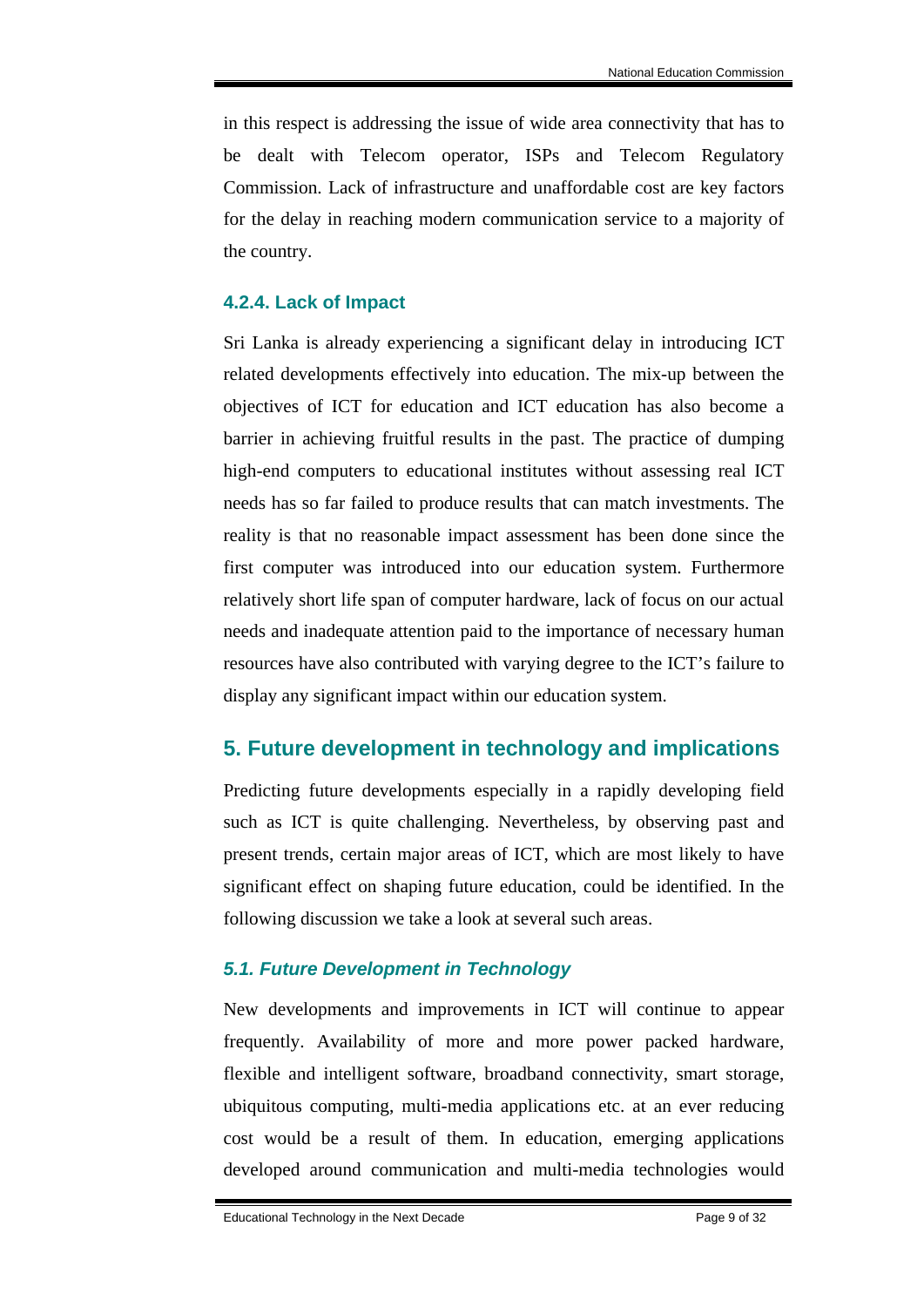receive widespread attention. Some of such applications are, teleimmersion, virtual laboratories and digital libraries.

### **5.1.1. Multi-Media Applications**

Tele-immersion enables users at geographically distributed sites to collaborate in real time in a shared, simulated, hybrid environment as if they were in the same physical room

A Virtual Laboratory is a heterogeneous, distributed problem solving environment that enables a group of researchers located around the world to work together on a common set of projects.

Images, audio and video can, at least from a delivery point of view, move into the mainstream currently occupied almost exclusively by textual materials.

### **5.1.2. The Next Generation Internet**

The next generation Internet, expected to play a key role in transforming education, would focus more on security issues such as:

- a) Identity unique markers of who you (person, machine, service group) are
- b) Directories where an identity's basic characteristics are
- c) Authentication how you prove or establish that you are you
- d) Authorization what an identity is permitted to do
- e) Public-key infrastructure (PKI) A combination of software, encryption technologies, and services that enables enterprises to protect the security of their communications and transactions on the Internet.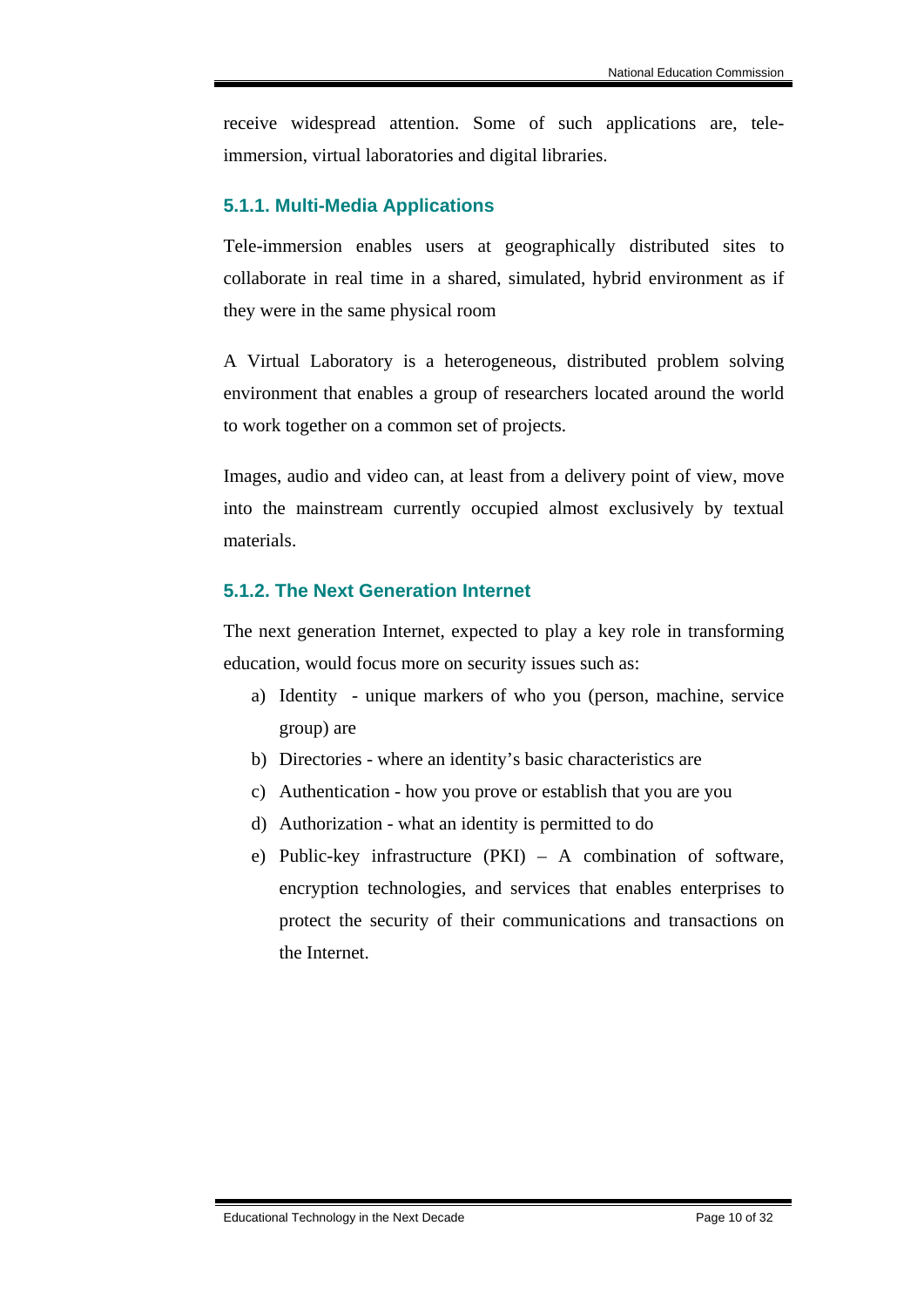

Fig. 1. A Map of Middleware Land

These features of the Internet would make application upperware less bulky and complex. Hence development of upperware will be easy and less time consuming. Many new applications such as distance learning and testing, real-time collaboration in teaching and learning and on-line teacher-parent meetings would be possible with high level of privacy.

A set of middleware in network level is expected to take care of these security functions as shown in the Fig. 1.

### **5.1.3. Ubiquitous Learning Environment**

Learning would be able to come out of the traditional student-classroom model to become a process of anytime, anywhere, anything and anyone's creating an ubiquitous learning environments. Wireless communication and the Internet technologies would be a key to this paradigm shift. As a result of this development, learning and teaching is going to be an entirely new experience of very high flexibility.

### *5.2. Changes and Implications*

The penetration of technology, especially ICT, into education is going to make the process of learning to be dramatically extended from "teacher push" to "learner pull." Learning systems will be built from a set of powerful tools allowing instructional designers to go from concept to operational systems quickly. Robust simulations will make possible assignments in which learners learn and test their expertise in addressing compelling assignments and problems. Teachers and learners will be able to call on a variety of human tutors, counselors and experts and access a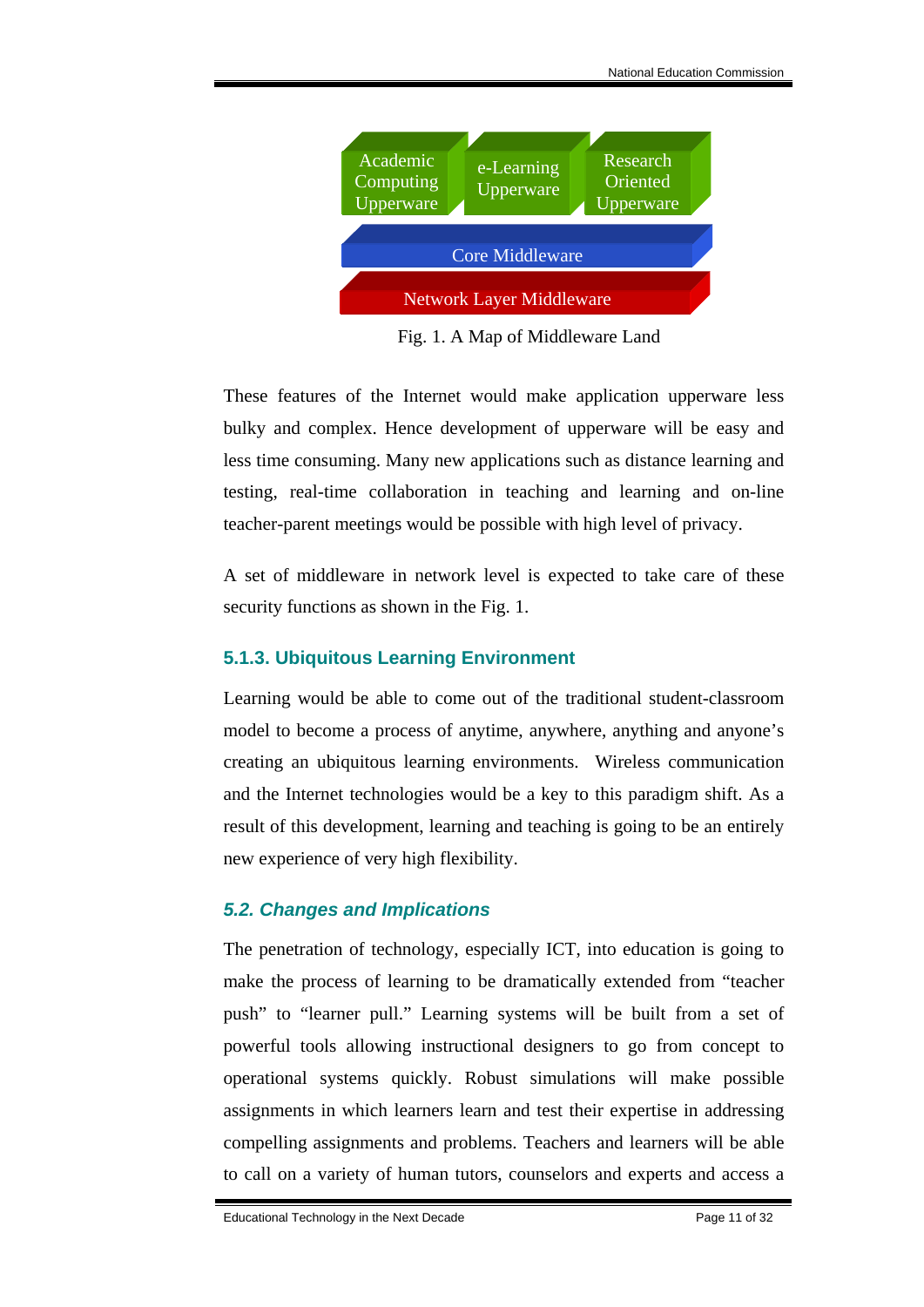variety of automated help systems for addressing routine questions. A combination of automated monitoring tools, tutors and other specialists will make it possible to continuously adjust the pace, nature and style of the learning process to ensure a learning experience optimized for each learner. This combination of automated and human observers will enable continuous measures of competence integral to the learning process that can help teachers work more effectively with individuals and leave a record of competence that is useful and informative to learners, future teachers and employers.

There could be a multitude of implications of the changes mentioned above. Most importantly, teaching will become much more personalized and teachers will find more time to have dialogues with individuals and small groups.

Today's teachers are generally playing the roles of lecturer, tutor, counselor, subject-matter expert, administrator, disciplinarian, record keeper, evaluator, and curriculum designer. With many tasks performed by experts mostly through online collaborations or by using automated systems with specialized expertise, the roles of teachers are likely to be redefined.

Educational activities, presently confine to traditional institutes, are likely to move out of them to form new industries. These new industries will generate an enormous number of new occupational opportunities related to education. Many of these will be in firms that produce tools for education at various levels.

Professionals in education at all levels will need to continuously upgrade their skills and use an array of tools for professional development throughout their careers. This can include keeping abreast of developments in the field being taught, understanding advances in the theory of cognition, pedagogy and assessment, and understanding innovations in software design, standards and communications.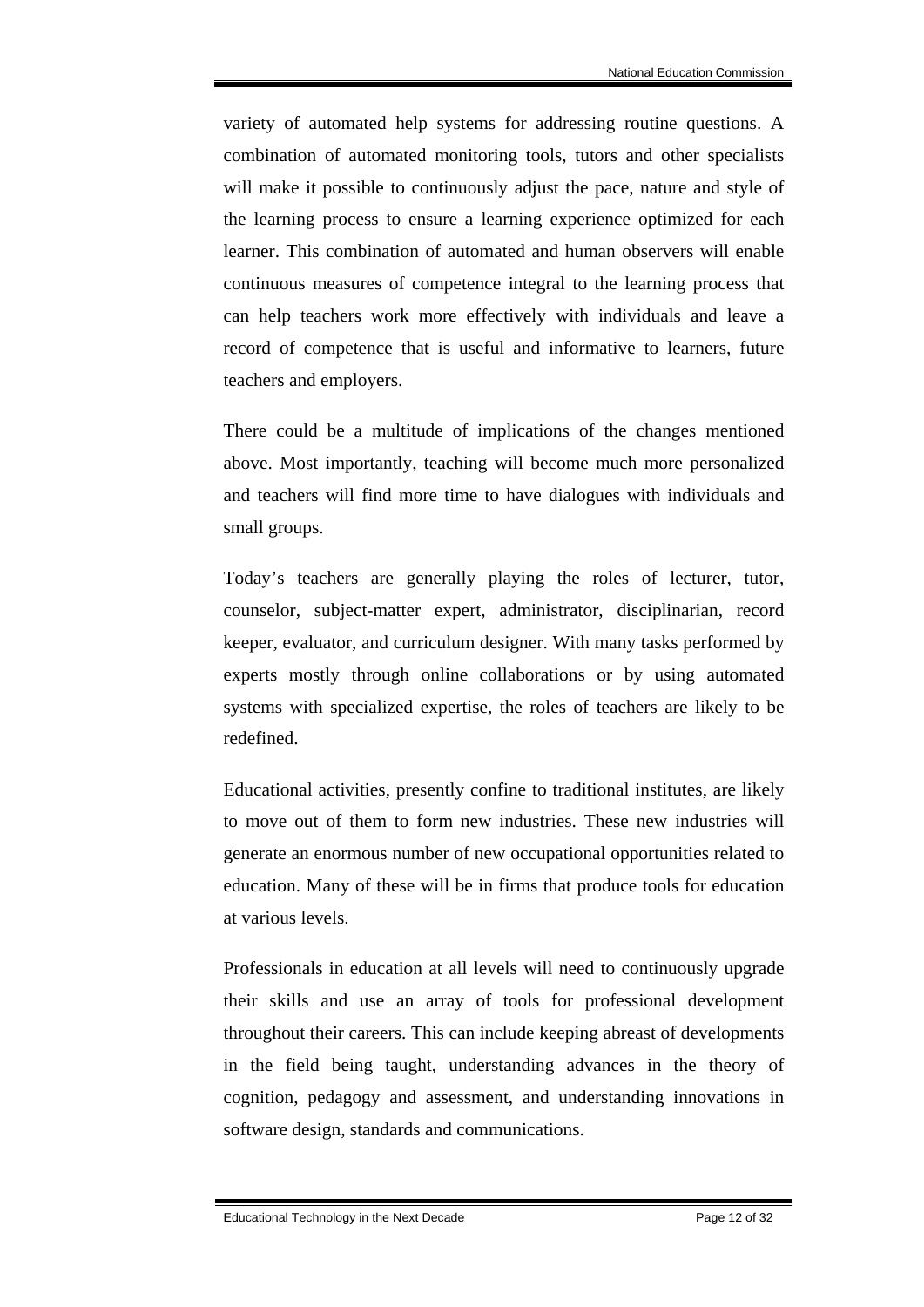Life-long learning is going to become a more customary activity than ever before due to the opportunities created by ubiquitous learning facilities. Educational institutes are most likely to place great attention to this aspect of education too since knowledge-based societies would place greater emphasis on educational standard of their citizens.

### **6. Goals and Measures to be adopted in the education sector**

Importance of reforming the education system to keep abreast of global developments in education sector is beyond doubts. In order to bring in necessary reforms, inevitability and importance of ICT are clearly understood. However, in Sri Lanka, amid weak economic situation, inadequate social awareness & preparedness and lacking implementation capacity, introducing reforms would be a challenging task that should be under taken according to a properly done plan.

In the processes of incorporating technology in education, it could be considered that an education system has to go through a transformation consisting of the phases shown in Fig. 2.



### Fig. 2. Transitional Phases of an Education System in Incorporating Technology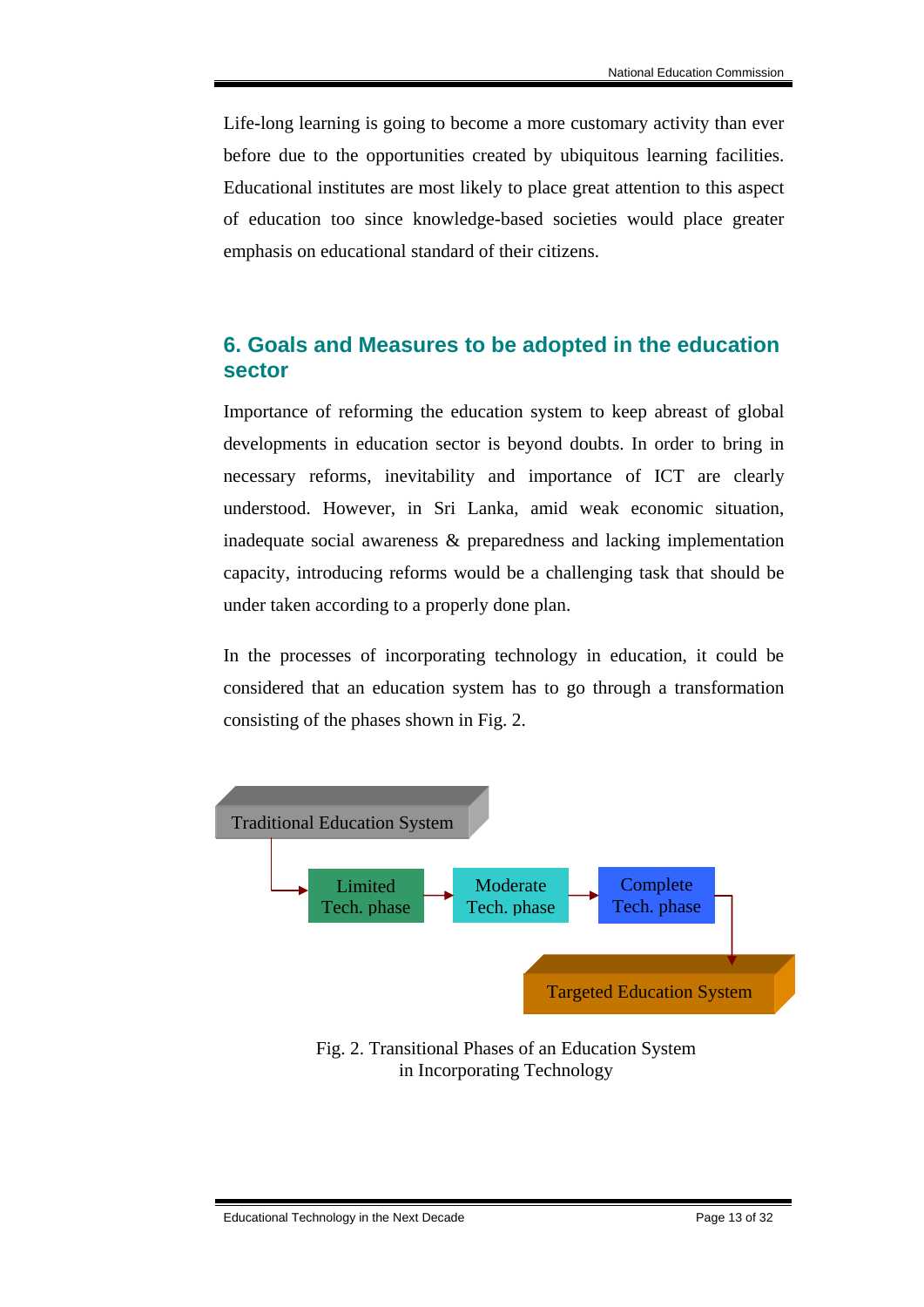The first phase, Limited Technology Phase, is characterized by the using of audio-visual equipment such as audio cassette recorder, VCRs, TVs, VCDs etc., dial-up connections at speeds below 56 kbps to the Internet, digital content on CDs, very high student to computer ratio (around 50 students per computer), no or very limited usage of computers in school administration, very limited number of teachers with necessary skills to work in computerized environments, etc.

The penetration of technology into the education system more intensively than that in the first phase leads the system to the second phase, Moderate Technology Phase. After going through this phase, the usage of equipment such as multi-media projectors in addition to audio-visual equipment, higher speed links such as leased circuits, ADSL etc, to get the connectivity to the Internet and on-line digital content, maintaining of relatively low student to computer ratio (around 20-25 students per computer), computerized school administration to moderate extent, a reasonable number of teachers with necessary skills to work in computerized environments, etc. would be visible.

The final phase, Complete Technology Phase, would enable anytime anywhere learning model. Each student will have a computer with a broadband connection to the Internet. Decision-making would be 100% data-driven since all necessary information would be available on-line due to the availability of broadband connectivity to all locations. Learning would be a process student-pull rather than teacher-push.

It is clear that the cost involved in the transformation goes up exponentially as the system progresses through different phases. As a developing country with a state sponsored (mostly) education system, the cost of complete transformation in a shorter period such as 10 years is going to be prohibitively high. Moreover the rate at which country is achieving readiness to accommodate new technologies suggests that a gradual approach would be more appropriate in introducing technology in education. *Thus pushing whole education system through Limited Technology Phase initially and then getting the secondary education*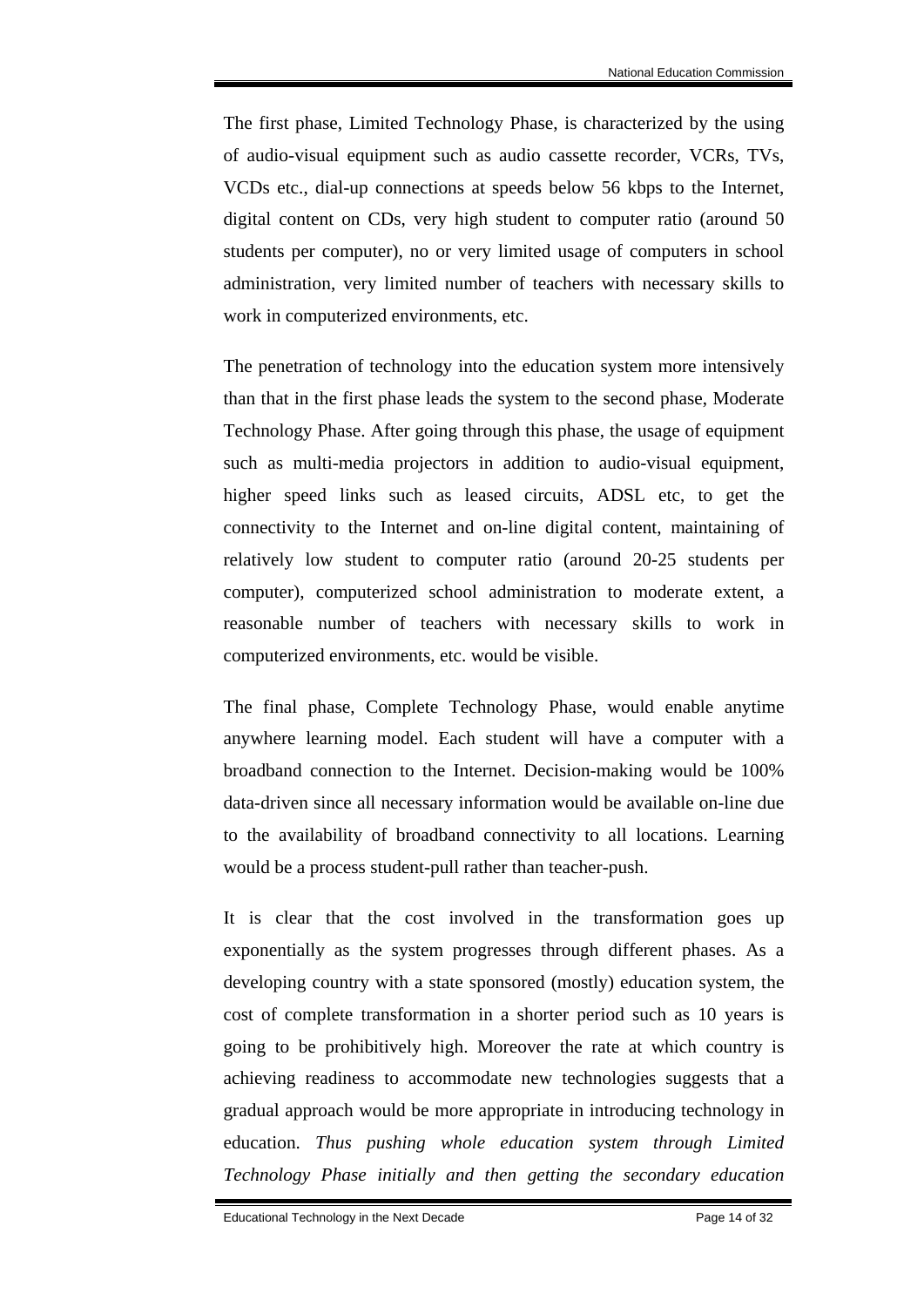*through Moderate Technology Phase during next 10 years are pragmatic goals for Sri Lanka.* Setting this goal could be further justified by the present and possible future socio-economic situation. In addition such a gradual approach would enable the evaluation of the impact of the early phases of the transformation before moving on to the final phase of the transformation which is tightly linked to the country's (per capita GDP) economic situation.

The above goal could be interpreted in terms of pedagogical quantities summarized as shown below.

| N <sub>o</sub> | Level                    | Aspect of Learning      | Target                    |                                 |
|----------------|--------------------------|-------------------------|---------------------------|---------------------------------|
|                |                          |                         | In 5 years                | In 10 Years                     |
| 1              | Primary<br>$(Years 1-5)$ | Availability<br>of      | 60% of total contents     | of<br>60%<br>total              |
|                |                          | <b>Digital Contents</b> |                           | contents                        |
|                |                          | Non-interactive         | 50%<br>of<br>total        | of<br>10%<br>total              |
|                |                          | Audio<br>Visual         | instruction               | instruction                     |
|                |                          | component               |                           |                                 |
|                |                          | Interactive             | of<br>10%<br>the<br>total | 50%<br>of<br>total              |
|                |                          | Learning                | instruction               | instructions                    |
|                |                          | Learning anywhere       | $\sigma$<br>20%<br>course | of<br>60%<br>course             |
|                |                          |                         | material                  | material                        |
|                |                          | Learning anytime        | of<br>60%<br>course       | 60%<br>$\sigma$ f<br>course     |
|                |                          |                         | material                  | material                        |
|                |                          | Connectivity<br>to      | 30% schools               | 100% of schools                 |
|                |                          | education Network       |                           |                                 |
|                |                          | and the internet        |                           |                                 |
|                |                          | Data-driven             | 30% of instances          | $\overline{100\%}$ of instances |
|                |                          | decision making         |                           |                                 |
| 2              |                          | of<br>Availability      | 80% of total contents     | of<br>80%<br>total              |
|                |                          | Digital Contents*       |                           | contents                        |
|                |                          | Non-interactive         | 60%<br>of<br>total        | $\alpha$ f<br>20%<br>total      |
|                |                          | Audio<br>Visual         | instruction               | instruction                     |
|                |                          | component               |                           |                                 |
|                |                          | Interactive             | of the<br>20%<br>total    | of<br>60%<br>total              |
|                |                          | Learning                | instruction               | instructions                    |
|                | Secondary                | Learning anywhere       | of<br>20%<br>course       | 60%<br>of<br>course             |
|                | (Years 6-13)             |                         | material                  | material                        |
|                |                          | Learning anytime        | of<br>80%<br>course       | $\sigma$ f<br>80%<br>course     |
|                |                          |                         | material                  | material                        |
|                |                          | Connectivity<br>to      | 50% schools               | 100% of schools                 |
|                |                          | education Network       |                           |                                 |
|                |                          | and the internet        |                           |                                 |
|                |                          | Data-driven             | 50% of instances          | 100% of instances               |
|                |                          | decision making         |                           |                                 |

Table 1. Targets for Next 10 Years

1

<sup>∗</sup> Audio, Video and Web contents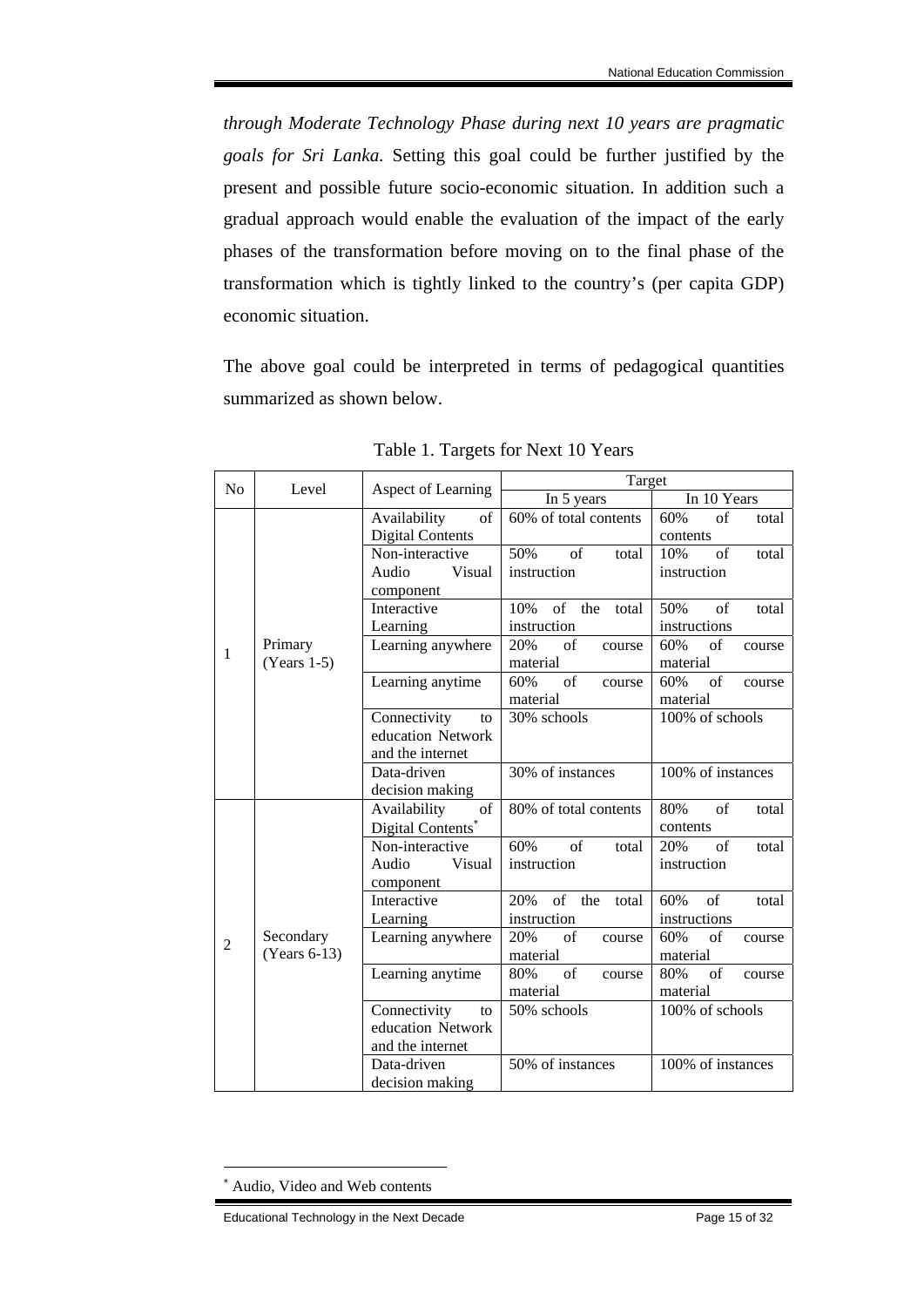The education system in Sri Lanka, in general, is going through the first phase presently with a high degree of heterogeneity in the implementation. Under the World Bank and Asian Development Bank assistances, about 1000 schools are just getting Computer Learning Centers and Information and Communication Technology Centers. These centers are equipped with 10–20 computers. Most of these schools are without proper resources persons to make use these resources. Hardly any content is available for education purposes. In terms of getting support from sources other than the state urban school are having better opportunities while schools in rural areas are poorly placed in this regard. With regard to a policy of providing equal access to technology, this situation suggests that corrective measures are needed immediately. At the present rate, it could take many more years for the whole system in this country to go through the first phase itself.

Pushing the education system through Limited Technology phase and the secondary education through Moderate Technology Phase requires quick actions in many areas, which could include providing very basic services such as electricity and telecommunications. The following actions are recommended to reach the expected goals.

### *6.1. A national policy and plan*

A national policy for technology-enhanced education and an implementation plan for the same is an important need of the country for the survival in a highly competitive global arena. In absence of such policy attempts to reform the education sector is most likely to be a farce.

6.1.1. *Goal: Assessing the suitability of current learning objectives and models to cater to our educational and national needs in next ten years in the context of present and probable future socio-economic backgrounds and recommending modifications and technology integrations required.*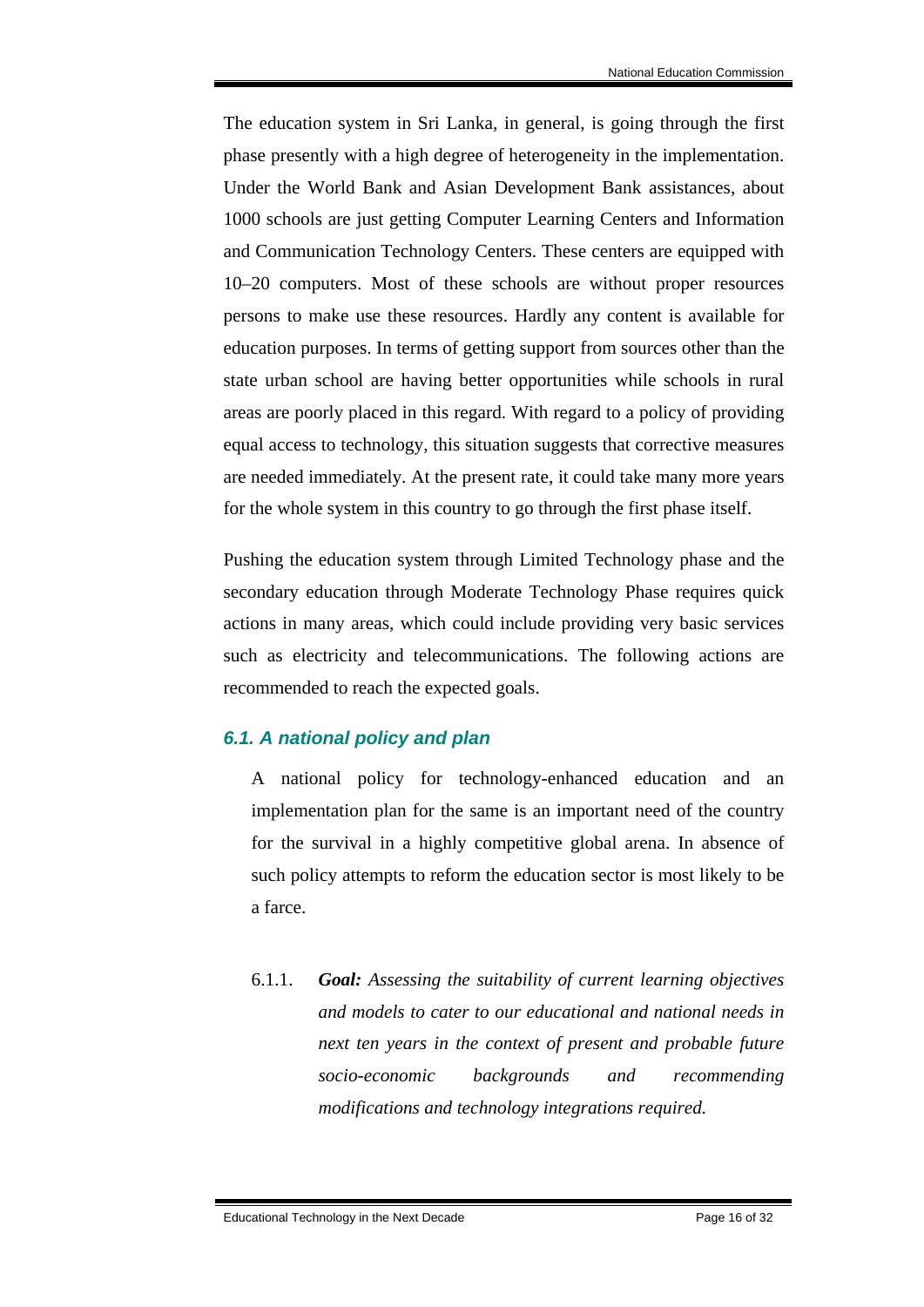Knowledge about the strengths and weaknesses of current learning objectives is useful in developing new policies and planning future activities in right direction.

*Recommended action: Employ a team of experts as consultants who are knowledgeable about education reforms, national planning and economic reforms in Sri Lanka, ICT application in education for a period of 4 months to achieve the goal mentioned 6.1.1. They shall work as a team.* 

6.1.2. *Goal: Preparing a national policy for technology-enhanced education and a detail plan to implement the same.*

> The need of a national policy and an implementation plan are obvious. A detail plan should contain the process reengineering aspects for the entire system.

> In fact we are already experiencing consequences of not having such national policy and plan. Among many a few of them are worthwhile highlighting here.

*Hardware is available but necessary software is not available.* 

*Both hardware and software are available but no resource persons are available to undertake teaching programs* 

*Hardware, software and resource persons are available but no appropriate curriculum is available.* 

*Hardware, software, resources persons and curriculum are available. However curriculum is no match to the computing power of hardware. As a result investment is under utilized.* 

*Resources are given with the objective of computerizing administration. No proper training, software and information systems are provided for any useful work.*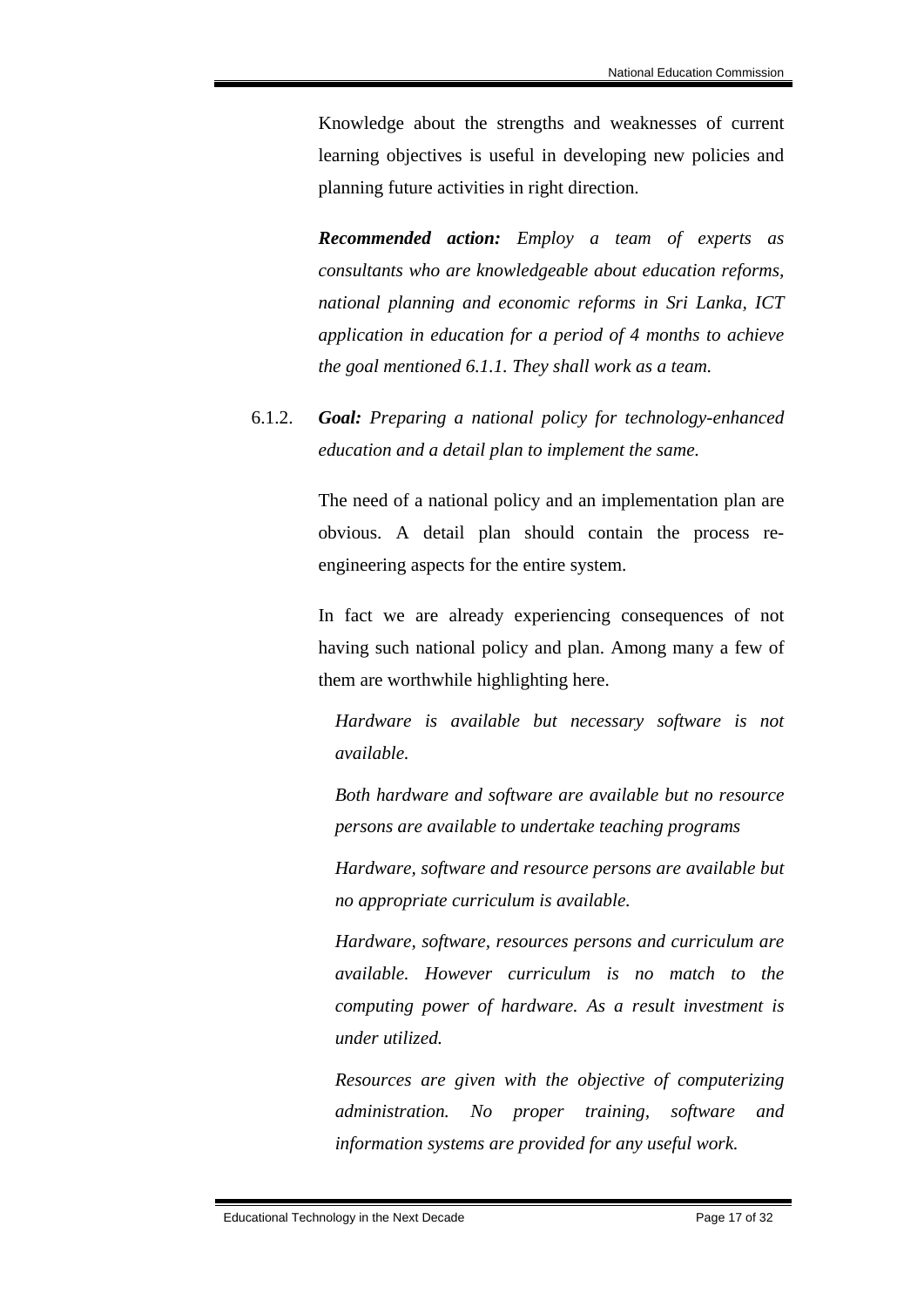The list could be very long. Therefore these situations have to be corrected without any further delay. Thus a study should be done to assess the present status and to propose necessary modifications on fast track basis.

*Recommended action: Employ a team of experts as consultants who are knowledgeable about education planning and ICT application in education for a period of 3 months to achieve the goal mentioned under 6.1.2. They shall work as a team in coordination with the team working to achieve goal mentioned under 6.1.1. This team may start its activities after findings and recommendations of the team mentioned under 6.1.1 are made available.* 

### *6.2. Developing ICT human resources*

The success of implementing technology enhanced learning paradigms would greatly depend upon the competence of people involved in related activities. As indicated previously, in technology enhanced environments the roles of present day's teachers have to be refined and several new jobs have to come into the picture. Some such new jobs that require ICT capabilities are:

**Experts in various fields** to advise on new applications of technology in education in respective fields and to give presentations that can motivate and inspire

**Counselors** sensitive to the individual needs, interests, abilities, and cultural background of each learner. As learning become more personalized the counselors are going to be much more busier than ever before. Communication facilities such as email initially and video-conferencing later are going to provide access to counselors.

**Specialist Teachers** who have specialized expertise in assisting learners with particular learning difficulties. They are supposed to play a key role in helping weaker students to remain creative and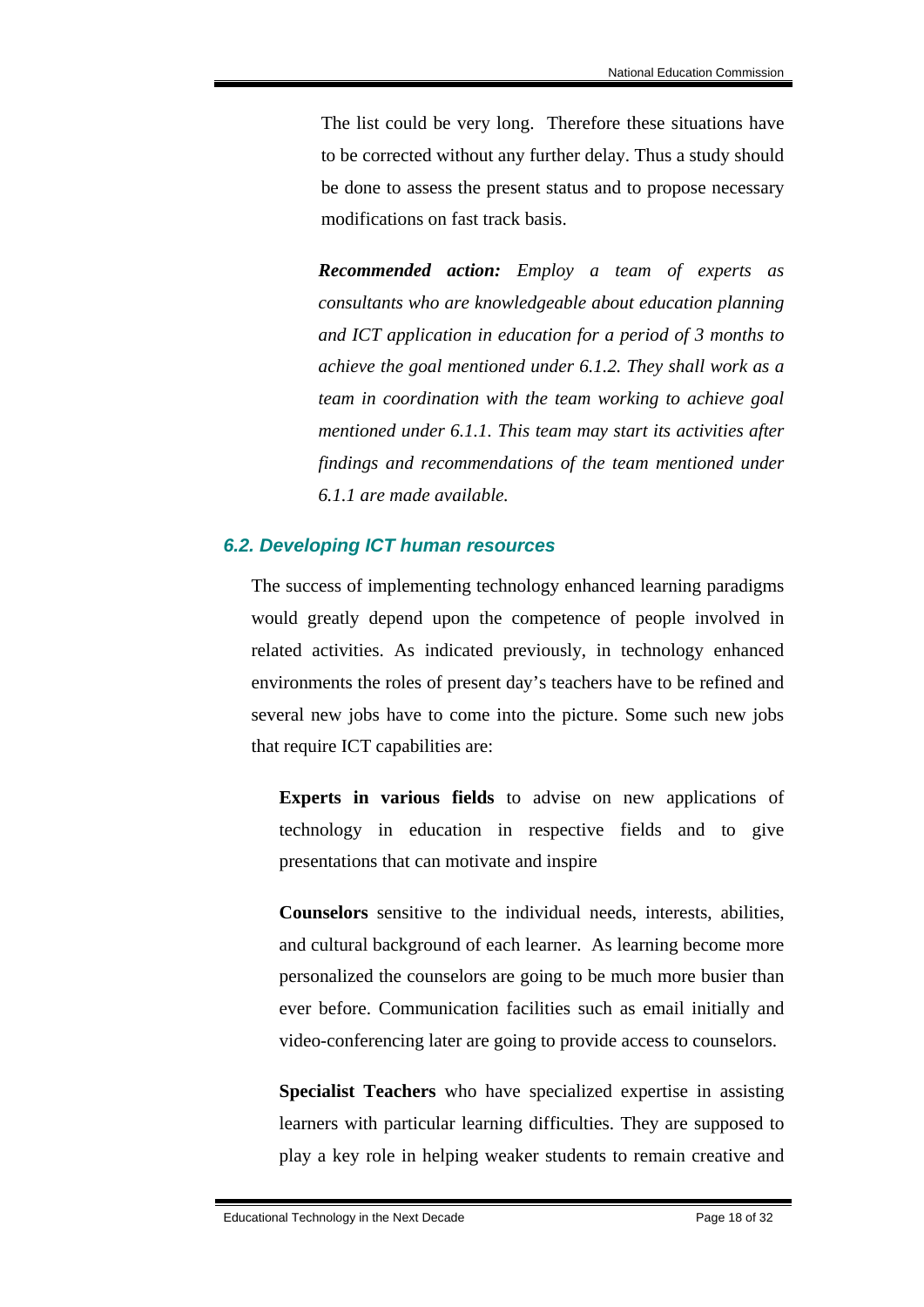innovative. At present only private tuition system is available to look after the weaker lot of students. Naturally teachers running tuition classes are catering to weaker students with the intention of attracting students in large numbers. Hardly any room is provided for innovative thinking in tuition class environments. However in absence of any other support all students seek the help of tuition classes. With the provisions available in ICT enhanced learning environments such specialist teachers have a great role to play in handling weaker students. They should be able to provide their services on-line initially as web cast or DVDs/VCDs and later as interactive sessions through video conferencing.

**Curriculum designers** who work as part of a design team to translate learning objectives into creative courses of instruction. They should be capable of identifying and incorporating potential ICT tools to enable the courses of instruction to achieve objectives efficiently. It is also necessary to ensure that these courses of instruction are suitable for a wider audience than ever before.

**Management and ICT Support Personnel** provide a variety of services including record keeping, network management, information analysis, EMIS and FMIS systems, etc. Most of the present management staff is involved in providing the same services manually. Retraining them and reassigning them are important activities in education transformation process

**Teachers and Tutors** gifted in working closely with individual learners. Teacher-student, parent-teacher, teacher-teacher communications are expected to take place through the Internet more frequently than ever before.

**Software Engineers,** who work in teams to develop and maintain systems that can track individual learner progress, help provide accurate automated answers and summon instructors.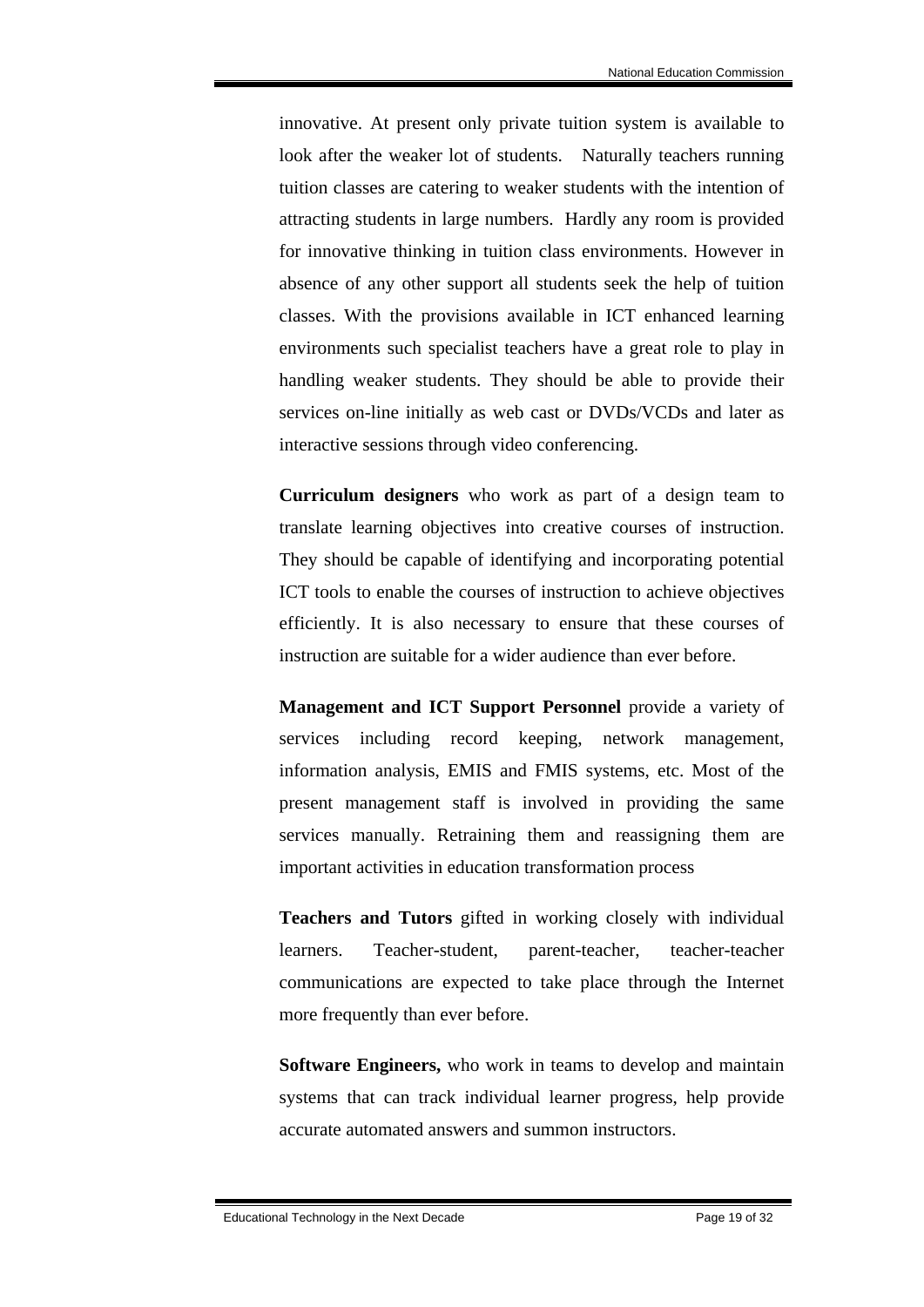**Content Development Engineers** who build and maintain the components for synthetic environments, including specialized educational software. e.g. a digital simulation of ancient Anuradhapura to be used for a variety of learning situations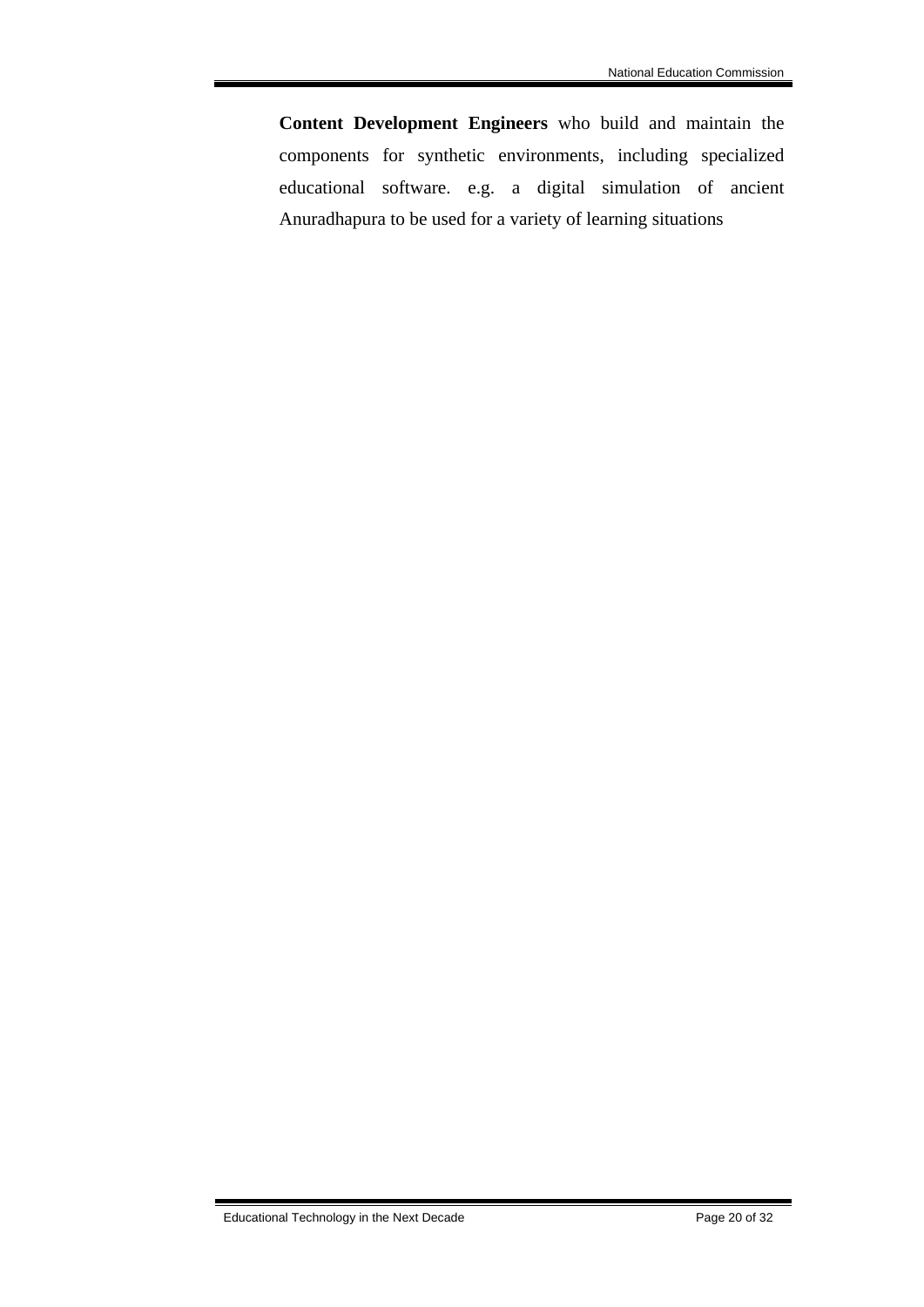# 6.2.1. *Goal: Developing the critical mass of ICT personnel required in the education sector immediately.*

Such program should use the potential of local and foreign institute to train people. Whenever possible, existing staff should be retrained to fit into new paradigm. It is essential to retain the development of local training capacity as an objective of this exercise. Local Universities, National Institute of Education, National Colleges of Education and selected potential private sector organizations are the institutes where the building of training capacity should be undertaken.

*Recommended action: Training the required critical mass of ICT personnel in the following areas.* 

- *i. Awareness, system administration, usage of basic ICT tools in education (learning and administration)*
- *ii. Technology in education at postgraduate diploma level*
- *iii. Technology in education at Masters levels*
- *iv. Management information systems*
- *v. Management information systems at Masters level*

*For training teachers, through the coordination of the ministry of education, local public and private sector training institutes such as universities, national institutes and Colleges of Education should be used with priority. These trainings should be planned as a part of the retraining exercise of the existing staff.* 

*It is also necessary to place a greater emphasis on the developments based upon open systems during all these trainings.*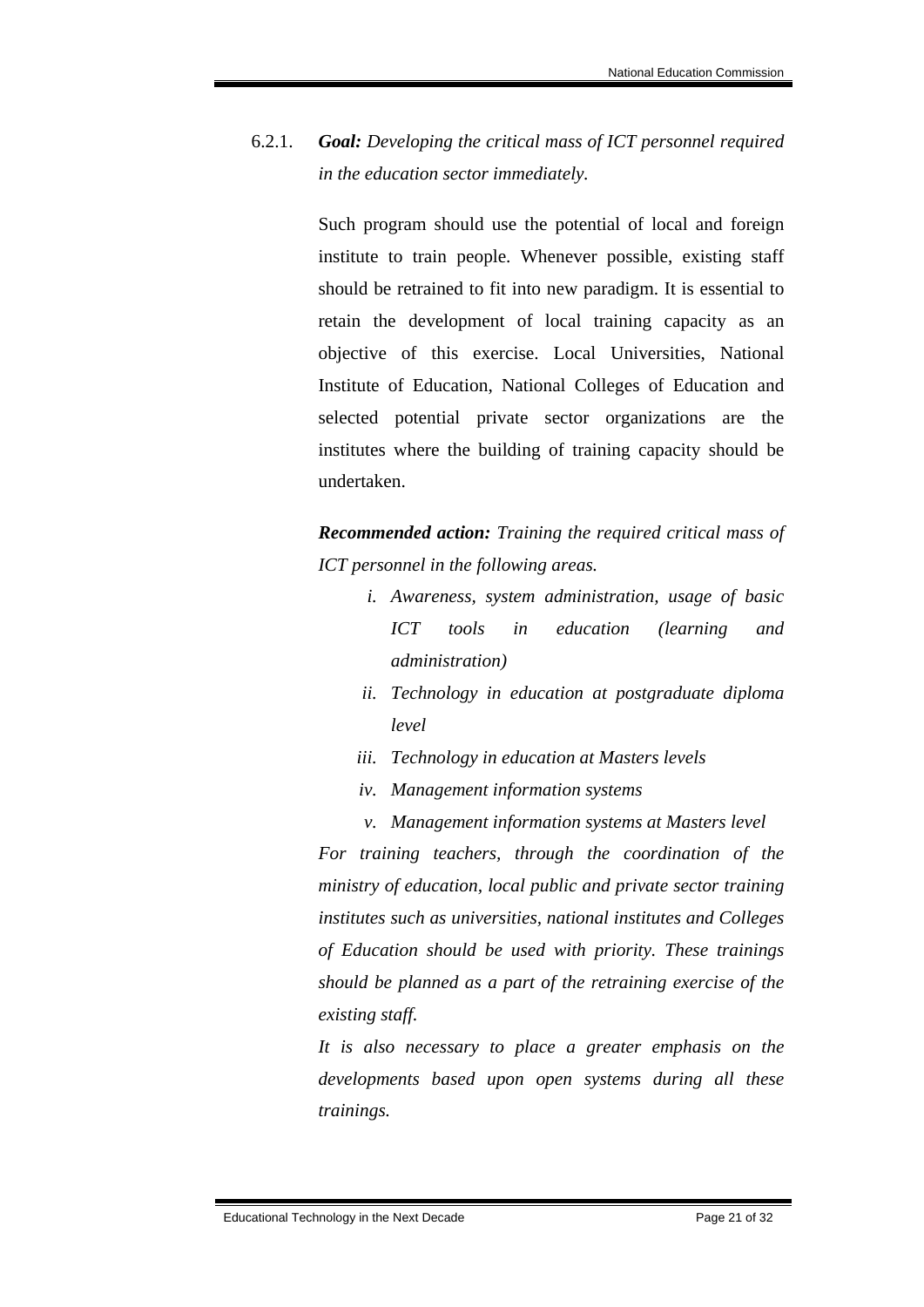6.2.2. *Goal: Developing a higher level human resources base to support education technology activities at policy level.* 

> Training of ICT specialists in education at postgraduate level too requires great attention. While building and strengthening the research and postgraduate education capacities of local universities, programs should be launched to get trained an adequate number of persons required at higher skill levels through foreign trainings immediately.

> *Recommended action: Scholarship scheme should be established to get people trained at postgraduate level in the following major areas*

- *i. Education planning*
- *ii. ICT integration into education*
- *iii. E-learning and evaluation methods*
- *iv. Curriculum development for technology enhanced learning*
- *v. Digital content development Education management information systems*
- *vi. Computer systems and data communication networks*

*It is essential to concentrate on open systems based environments wherever applicable in these trainings.* 

6.2.3. *Goal: Establishing an appropriate remuneration structure for ICT specialists in educational institutes in order to retain and encourage them.*

> An appropriate remuneration structure should be formulated for ICT specialists to encourage them to retain with the education institutes. This recommendation is particularly important for public sector institutes.

> *Recommended action: A mechanism to establish a remuneration structure to match the market values should be*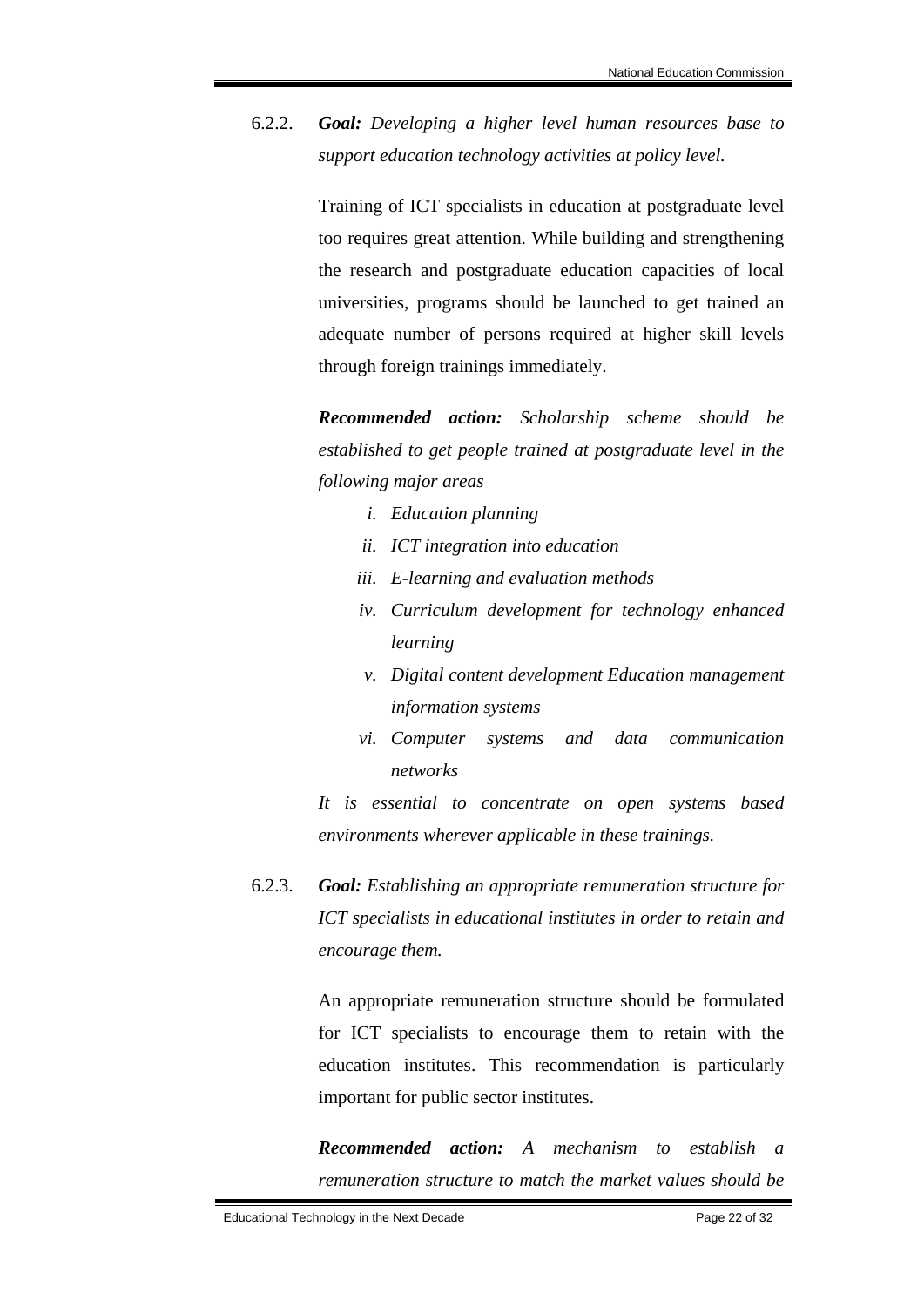*studied and put in place. Offering performance-based incentives should also be considered in order to motivate people to work towards targets according to the schedule.* 

6.2.4. *Goal: Establishing and promoting collaboration with higher education institutes, industry and other relevant entities to use technology across the human resources and professional development continuum.*

> It is essential for educators to be knowledgeable of current research and applications of technology in education to work continually to improve their skills

> *Recommended action: Links should be established with potential institutes for human resources development. Joint research and development activities with such institutes should be initiated in the area of education technology.*

### *6.3 Building necessary infrastructure*

This is an important aspect of the exercise of developing technologyenhanced environment for education. There are two major unavoidable aspects in the case of ICT:

- a. Connectivity Local area connectivity isn't critical issue. Therefore we concentrate on long distance and the internet connectivities here.
- b. Hardware and software

Connectivity is a need of almost all other sectors of the country. Telecom operators, especially Sri Lanka Telecom (SLT), are at the forefront in providing connectivity since their businesses are also heavily relying on connectivity. Most long distance links have been established to channel voice data. However the trend is changing rapidly as a result of IP becoming the de facto standard for all type of data communication. SLT has commissioned the first segment of its IP backbone, which would enable the easy establishment of corporate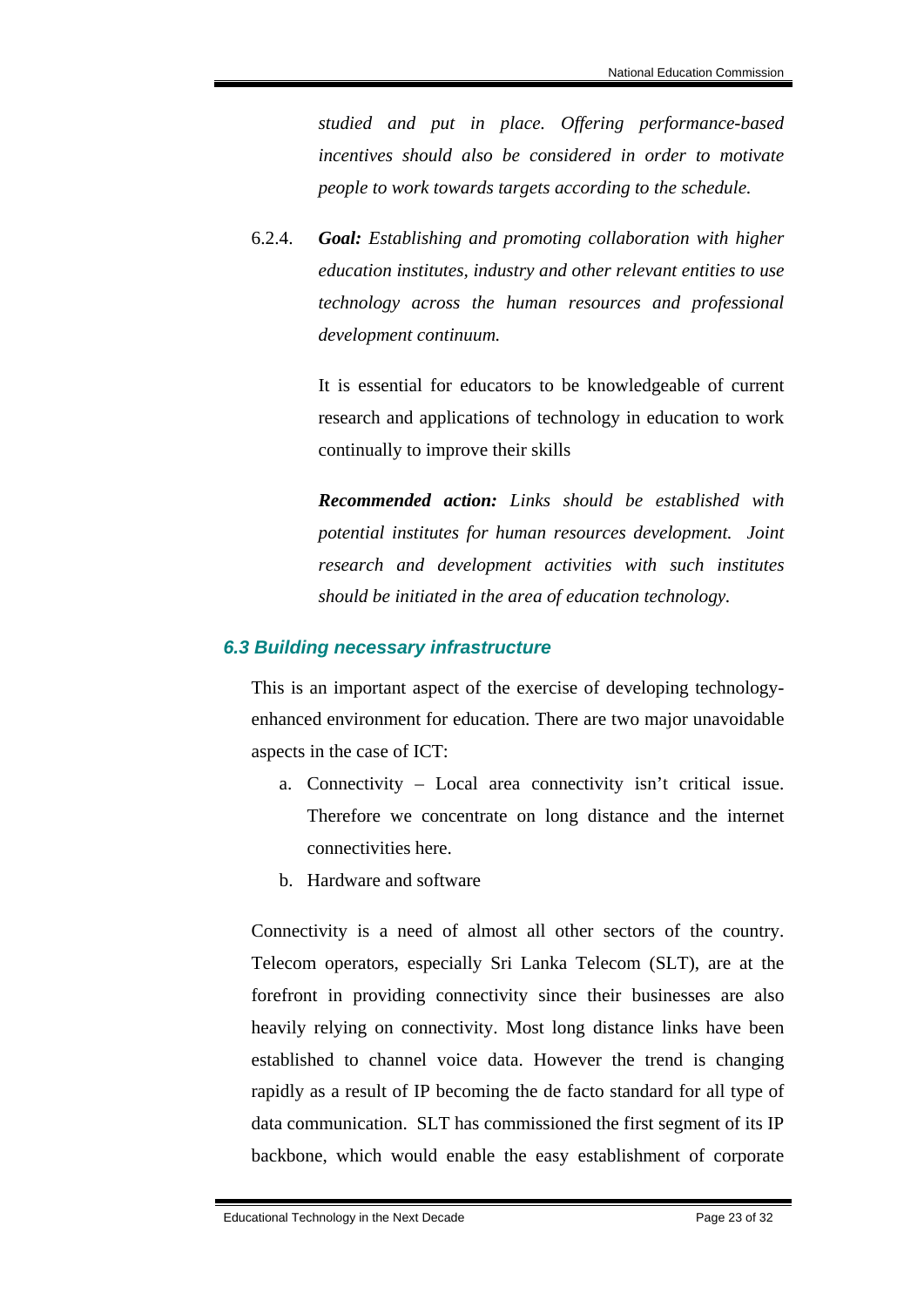VPNs that is going to bring the connectivity cost dramatically down. With the possibility of coming many other operators to the market with similar services in the future, the cost could further come down making the cost of connectivity a minor component of technology enhanced education process. Since the telecommunication industry is developing rapidly, it is quite challenging to predict long term future development of this industry. Therefore the following actions are recommended to address the connectivity issues in the present context.

### 6.3.1. *Goal: Obtaining connectivity to all schools.*

Duplication of resources and prohibitively high initial and recurrent cost could be avoided by sharing resources. This is true for present day communication. The education sector may require exploring the possibilities of sharing resources with other public and private sector organizations. In particular, government's initiatives to provide connectivity to other public institution should be considered as potential opportunities for sharing resources.

*Recommended action: The incorporation of connectivity needs of education sector in national initiatives (e.g. e-Sri Lanka) should be highlighted and promoted. Using the IP backbone of SLT or other operators should also be promoted. An Education-VPN should be established to cover as many parts of the country as possible.* 

6.3.2. *Goal: Maintaining the cost of communication services required in education at affordable level.*

> Proper planning of communication services could bring the cost of communication services down dramatically. With the possibility of handling voice, data, and video etc. over a single network opportunities are there to achieve better return for the investment on network infrastructure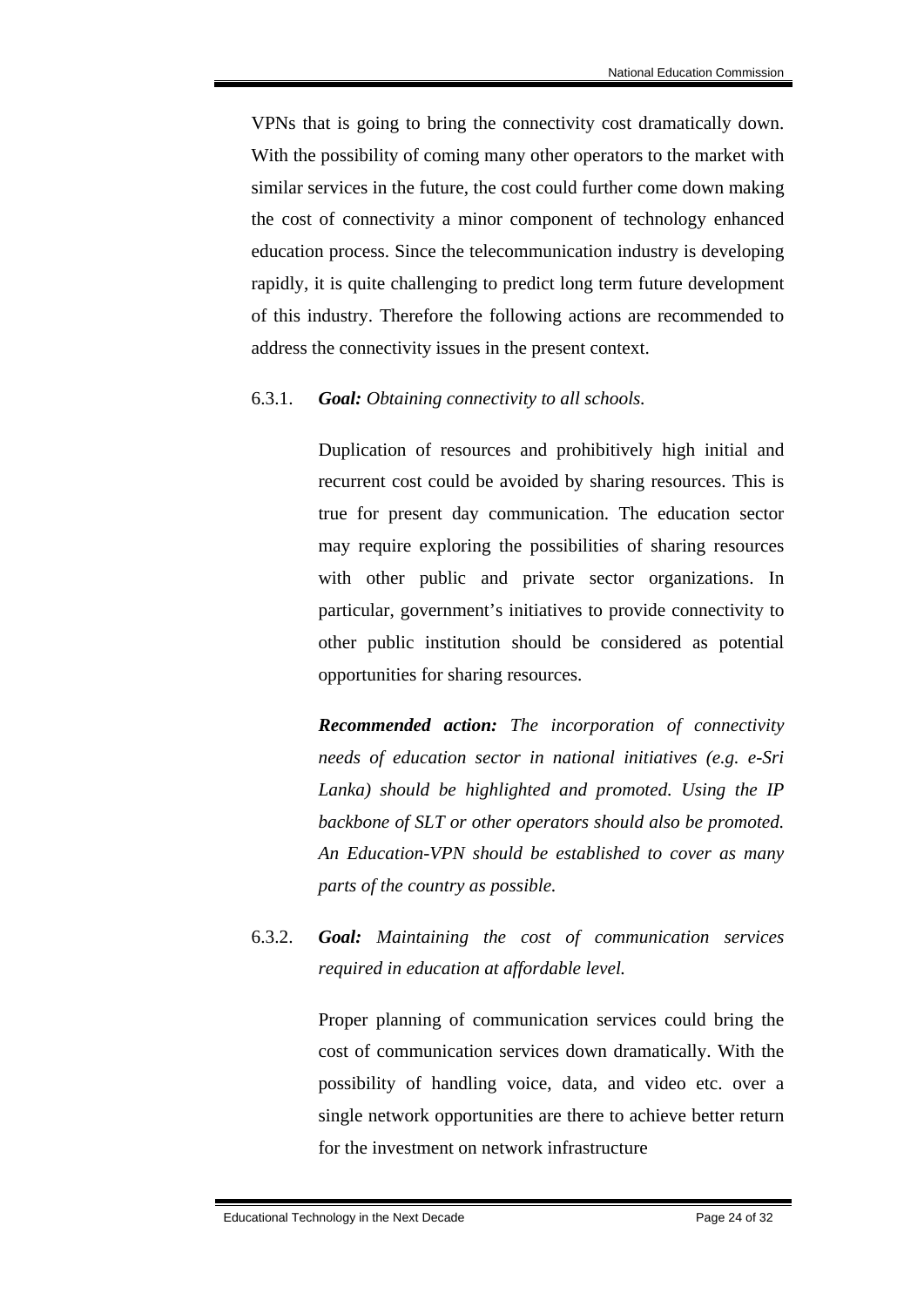*Recommended action: Education-VPN should be promoted as a multimedia network and provide all possible communication services through it.*

6.3.3. *Goal: Increasing the opportunities available to access the services of Education Network.* 

> It is necessary to provide simplified access mechanism to the education network. With learning becoming an anytimeanywhere activity, accessibility to educational resources is going to be in high demand. Dial–up connections are going to be main form of connectivity for many users in many years to come. A unique access method, such as dialing 150 in the case of SLT subscribers, would be preferable for dial-up users. For under privileged institutes/communities where even grid power is not available, cost-effective mechanism to provide connectivity would be a critical need to be looked into.

> *Recommended action: A simple, reliable and cost-effective access mechanism to education network should be established.*

6.3.4. *Goal: Establishing alternative mechanisms to provide network services to institutes away from Education-VPN and networks of other service providers.* 

> There are many institutes, providing connectivity immediately to which may not be economically viable. In such situations alternative methods have to be considered.

> *Recommended action: In case connectivity to a certain institute is a near impossibility, a nearest accessible institute(s) should be identified and provision should be made available in them for learners of the institute without connectivity to access services.*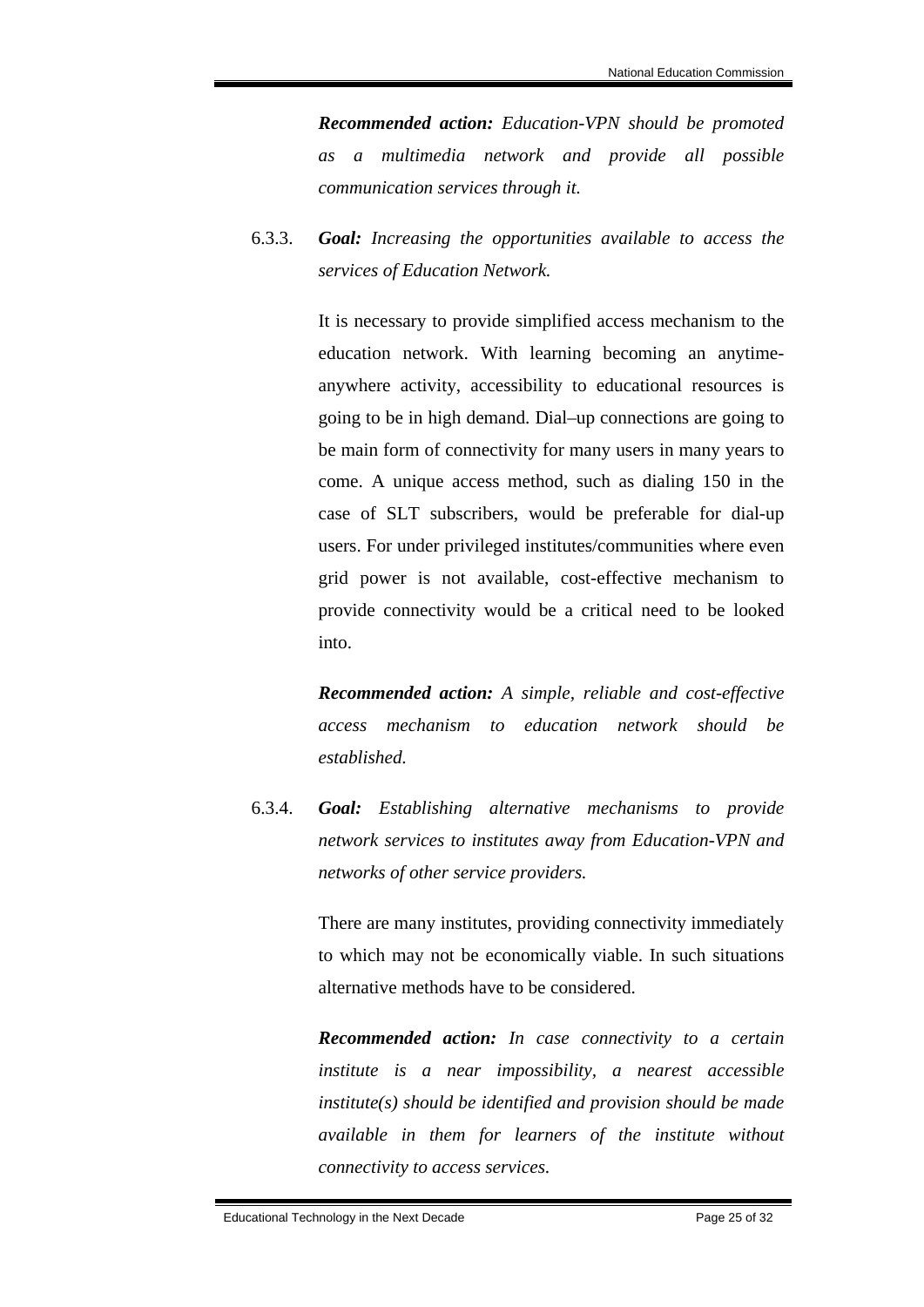6.3.5. *Goal (Short-term): Ensuring the operational cost of connectivity affordable in short-term until country's telecommunication infrastructure is capable of covering any location in the country at a reasonable cost.* 

> *Recommended action: If there are several institutes in the close vicinity, providing connectivity to which individually is not feasible, then setting up of a common facility at a suitable location for all these institutes should be promoted.*

6.3.6. *Goal: Ensuring an uninterrupted network service.* 

*Recommended action (Long-term): A mechanism should be established to earmark funds required to sustain the connectivity at the beginning of every year particularly for public institutions.*

6.3.7. *Goal (Short/long-term): Defining and implementing the Internet access policies and maintaining the services reliably.* 

> Access policies are essential to ensure the proper and efficient use of and stop abusing the Internet services. Connecting through a single gateway to the Internet from the entire system enables the implementation of policies easily.

> *Recommended action (Short/long-term): A central authority should be entrusted the responsibility of defining and implementing the Internet access policies. This authority, in addition to the above mentioned activities, should ensure the security of the network services.*

### *6.4. Hardware and Software*

Making recommendation to address hardware and software issues is more complicated since needs could vary with time, purpose, availability of funds, etc. The fact that the life span of investments on them is relatively short, clear utilization plan should be drawn up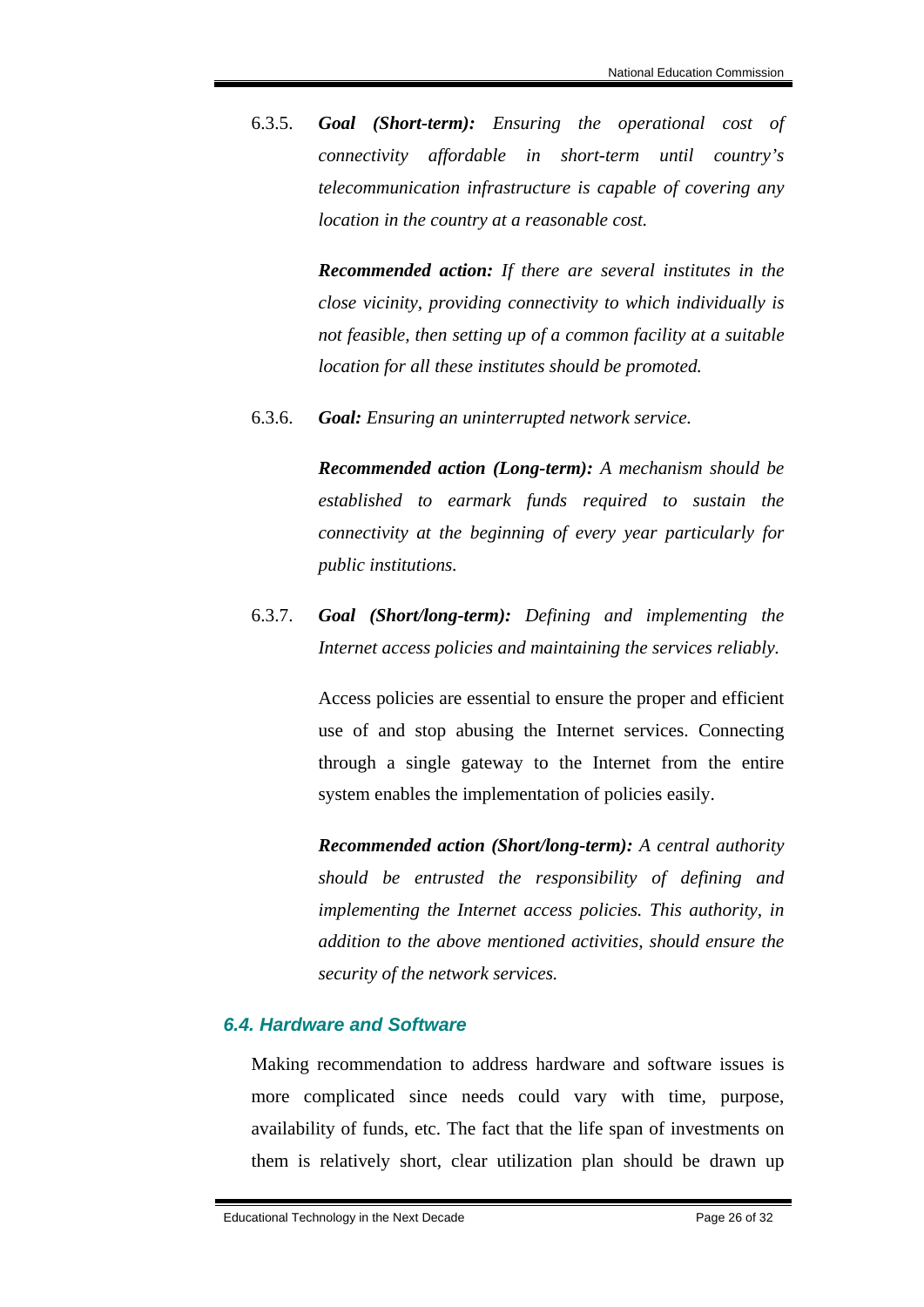before deciding on necessary hardware and software. Purchasing top of the line hardware and commonly used commercial software as a habit may not be the best practice under tight budgetary conditions.

# 6.4.1. *Goal: Maintaining the cost of hardware at an affordable level.*

It is essential to identify and install necessary hardware and software for the delivery of digital content at appropriate locations. For instance, if the objective is just delivery if material, i.e. if the content is in the form a VHS video, a VCR and a TV are required to in the delivery mechanism. On the other hands, if the interactive learning is the objective, workstations are essential.

*Recommended action: Specifying hardware according to the exact use of them should be promoted. Low-cost computer clusters based upon client-server architecture and special configurations available for educational purposes should also be promoted.* 

### 6.4.2. *Goal: Improving the utilization factor of hardware.*

The utilization factor of hardware resources is one of the key factors that justifies the investment on hardware resources. The pooling of resources could provide access to more people and utilization factor could be improved greatly. A networked pool of hardware resources (computers, printers, scanners, internet connections etc.) with a file server is capable of creating personalized environments for users of such a pool.

The utilization factor of resources could also be improved by opening up such resources to non-conventional audiences.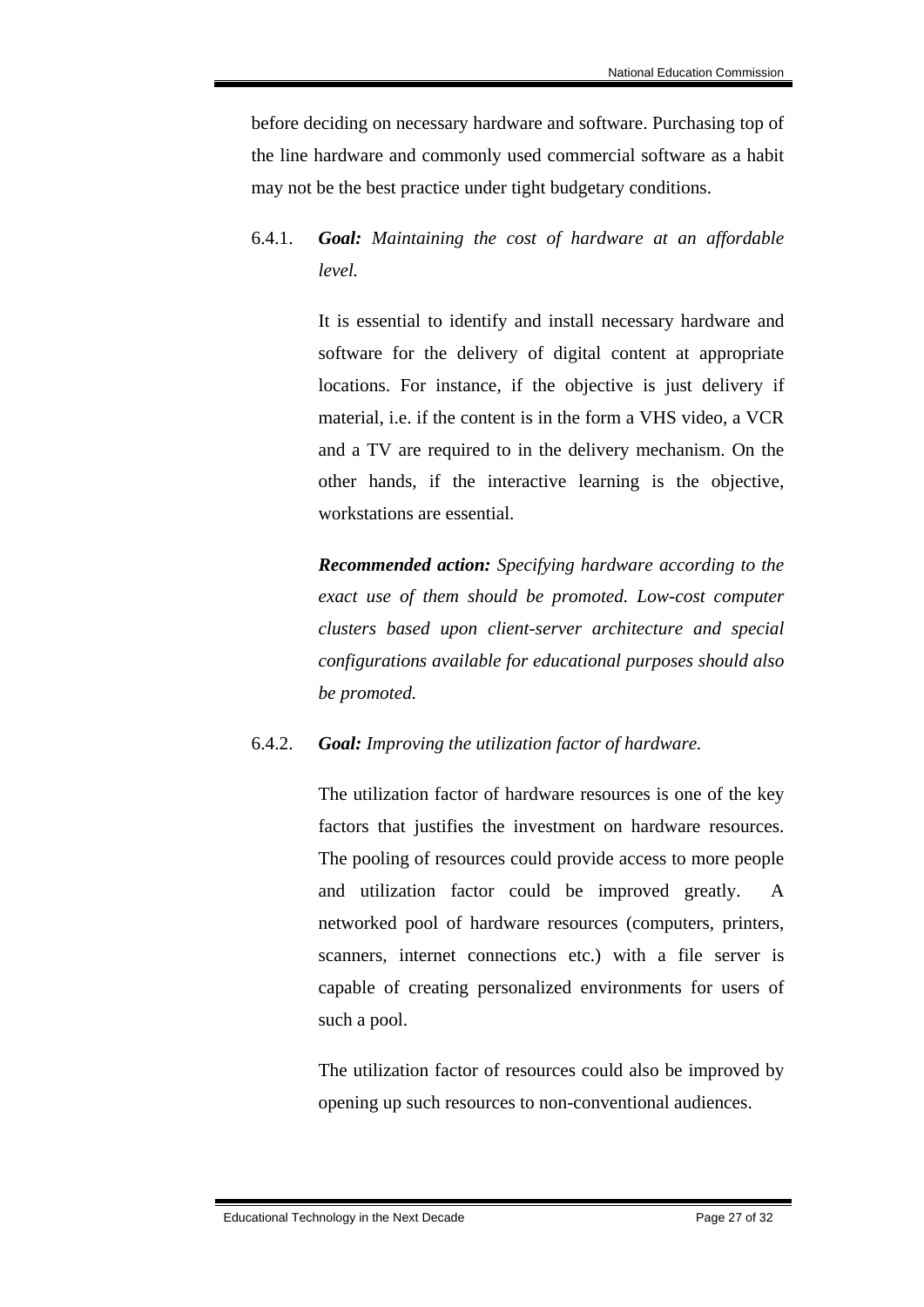*Recommended action: Pooling expensive and short-lived hardware resources should be promoted. Furthermore, innovative and non-conventional utilization patterns should be explored and implemented.*

#### 6.4.3. *Goal: Establishing common software platforms.*

Operating systems and application software consumes a substantial portion of any ICT investment. The less expensive option, using open system and open source software, is still not common in the education sector of this country. This is mainly due to unawareness and inadequate opportunity to access the internet.

*Recommended action: Standardizing operating systems, application software, and user front-end preferably based on non-proprietary open system and open source software should be promoted.* 

#### *6.5. Curriculum Development and Course Material*

Ability to extract the best out of the capabilities of technology enhanced learning environments heavily depends upon the way that curricula have been developed. For instance developing course instructions to suit asynchronous learning, or self-paced online learning that allows students do most of their work outside of a standard, shortened lecture or presentation may be required.

# 6.5.1. *Goal: Developing curricula to extract the maximum benefit of education technology.*

In extracting the maximum benefits of education technology, curricula development has to play a major role.

*Recommended action: The development of curriculum should focus sharply on enhancing the quality of course instruction*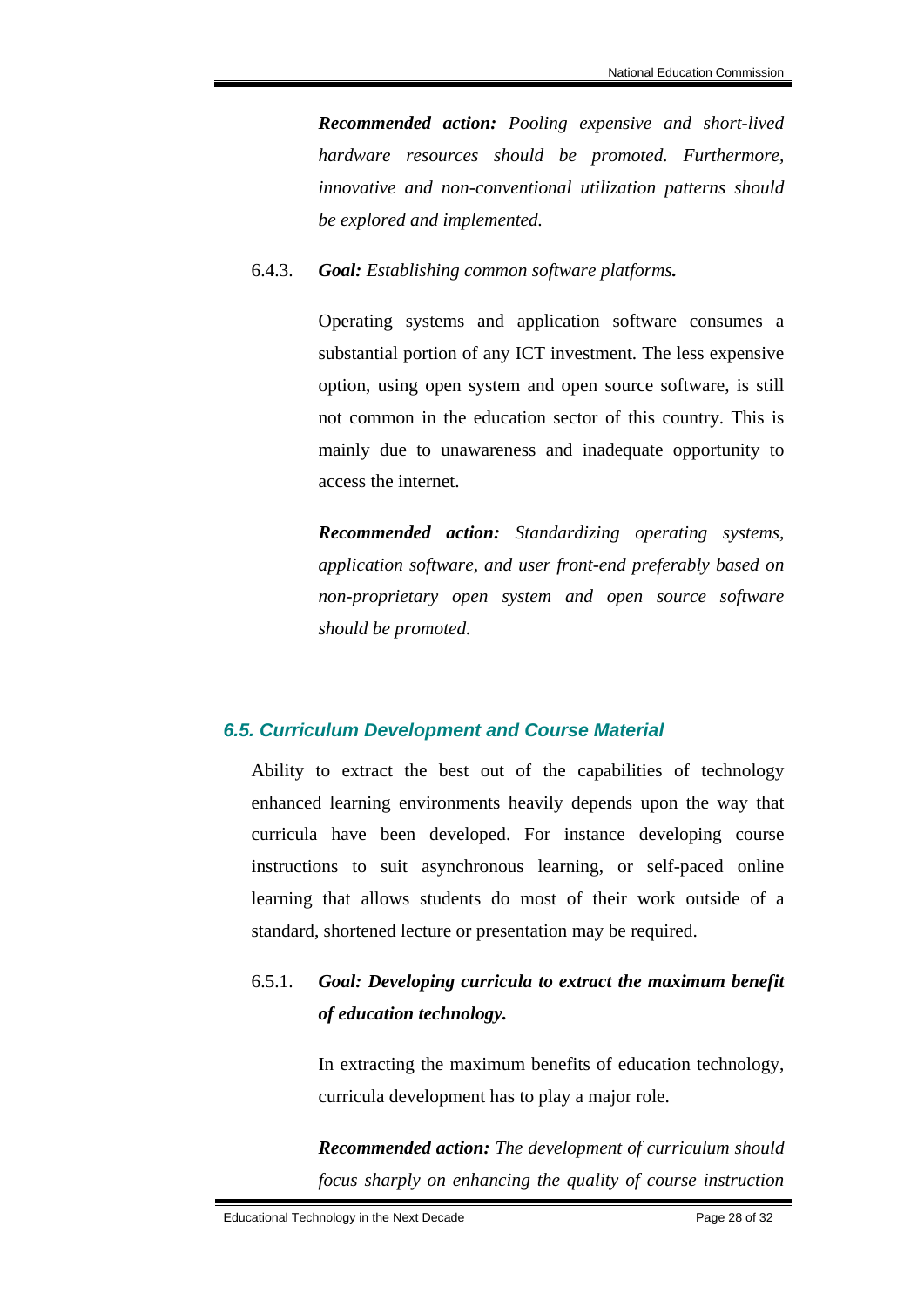*and incorporation of enhanced learning objectives by looking at ICT not only as a way of reaching a larger audience, but also an enabler of new learning paradigms.*

# 6.5.2. *Goal: Making available educational resources to a widest possible audience.*

Contributions to the development of educational resources could come from various sources. The demand for such resources is expected to rise rapidly in the country. Therefore a mechanism to cater to this demand would be necessary.

*Recommended action: National Educational Network should be established and maintained.*

### 6.5.3. *Goal: Producing digital content for education*

Undoubtedly, Digital content could facilitate more effective and homogeneous teaching and learning processes. Some parts of digital content may be directly imported. However, major portion is required to be locally developed because of the media of instruction in this country.

*Recommended action: Digital content development should be considered as an urgent need and public and private sector organizations with the capacity to produce such material should be promoted.* 

6.5.4. *Goal: Ensuring the availability of content in Sinhalese and Tamil* 

> *Recommended action: Developing content in Sinhala and Tamil too should be given priority in the content development.*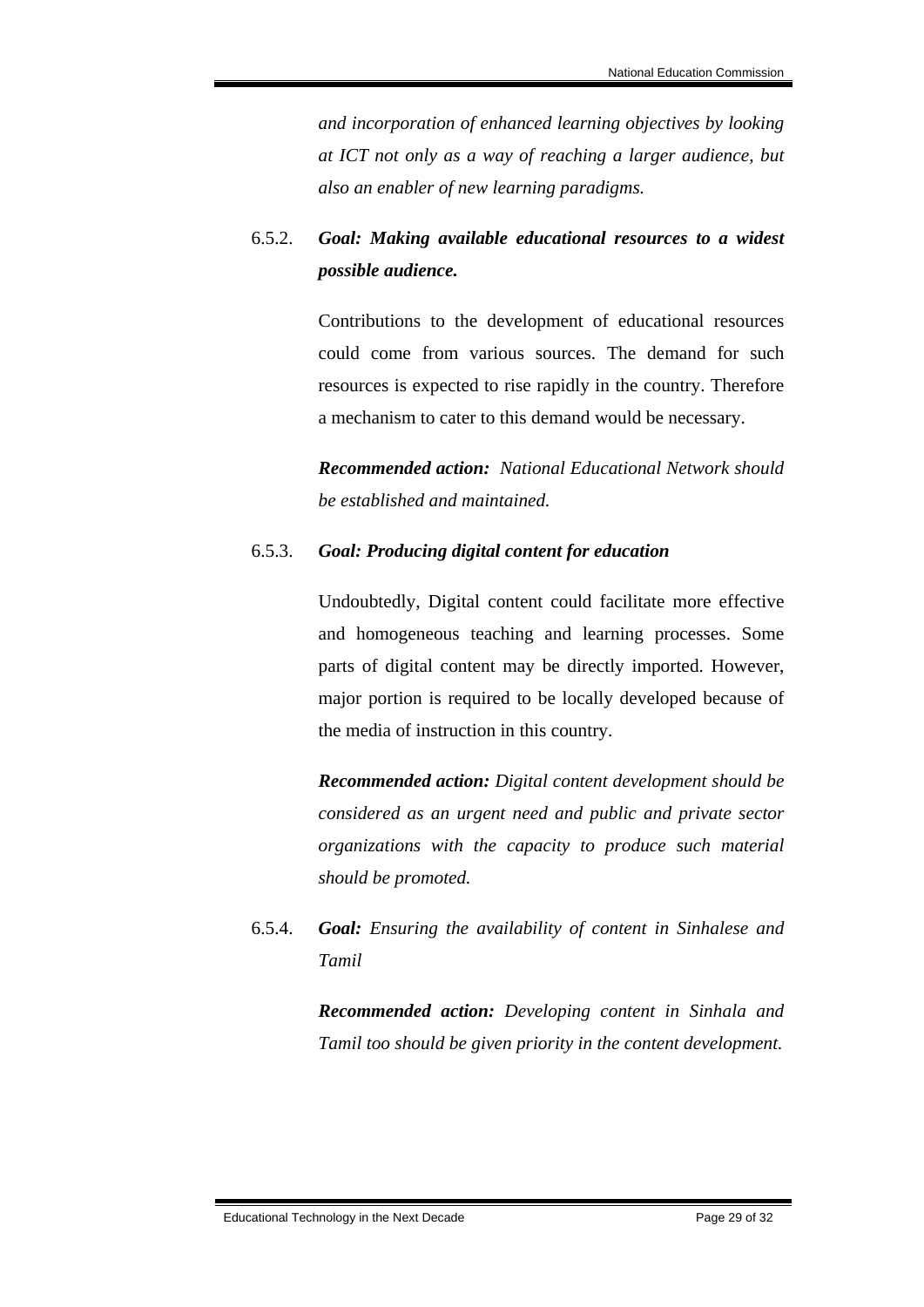### *6. 6. Other Aspects*

#### 6.6.1. *Goal: Introducing data-driven decision making*

For data-driven decision making information management systems are indispensable. Such information management systems could be used to monitor the progress of individual students, adjust learning strategies to suit audience, do timetabling, classroom and laboratory allocation, evaluate teachers' performance, find out resource utilization, decide on teacher transfers, handle student admission, etc.

*Recommended action: Managing student records and functions of school administration should be automated for better management of schools.*

6.6.2. *Goal: Ensuring the interoperability of various information systems used in education* 

> This is essential to ensure interoperability and smooth integration different systems developed for different units with in the system.

> *Recommended action: A holistic approach to the development of information systems should promoted.*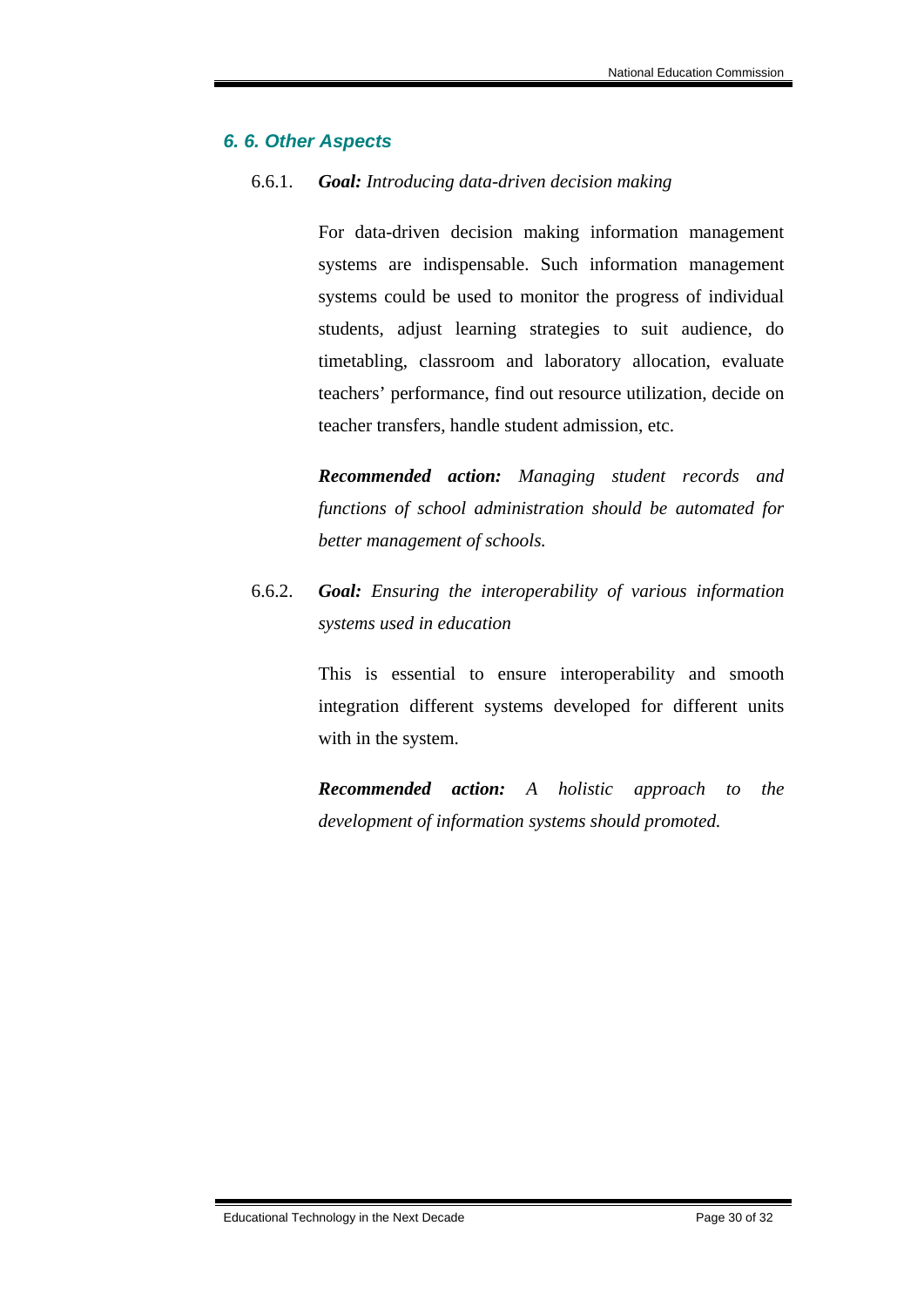# **7. Concluding Remarks**

Incorporation of ICT to create technology enhanced educational environment involves many more than making equipment available. As shown in Fig.5 equipment forms the tip of the iceberg and the rest is hiding beneath the water surface. Addressing all these aspects is crucial for the success of creating a technology enhanced education environment and harnessing the benefits of education technology.

Recommendations made in this document intend to cover all aspects in the picture. A detail plan proposed in recommendation 6.1.2 is expected to provide a detail plan for the implementation of theses recommendation.